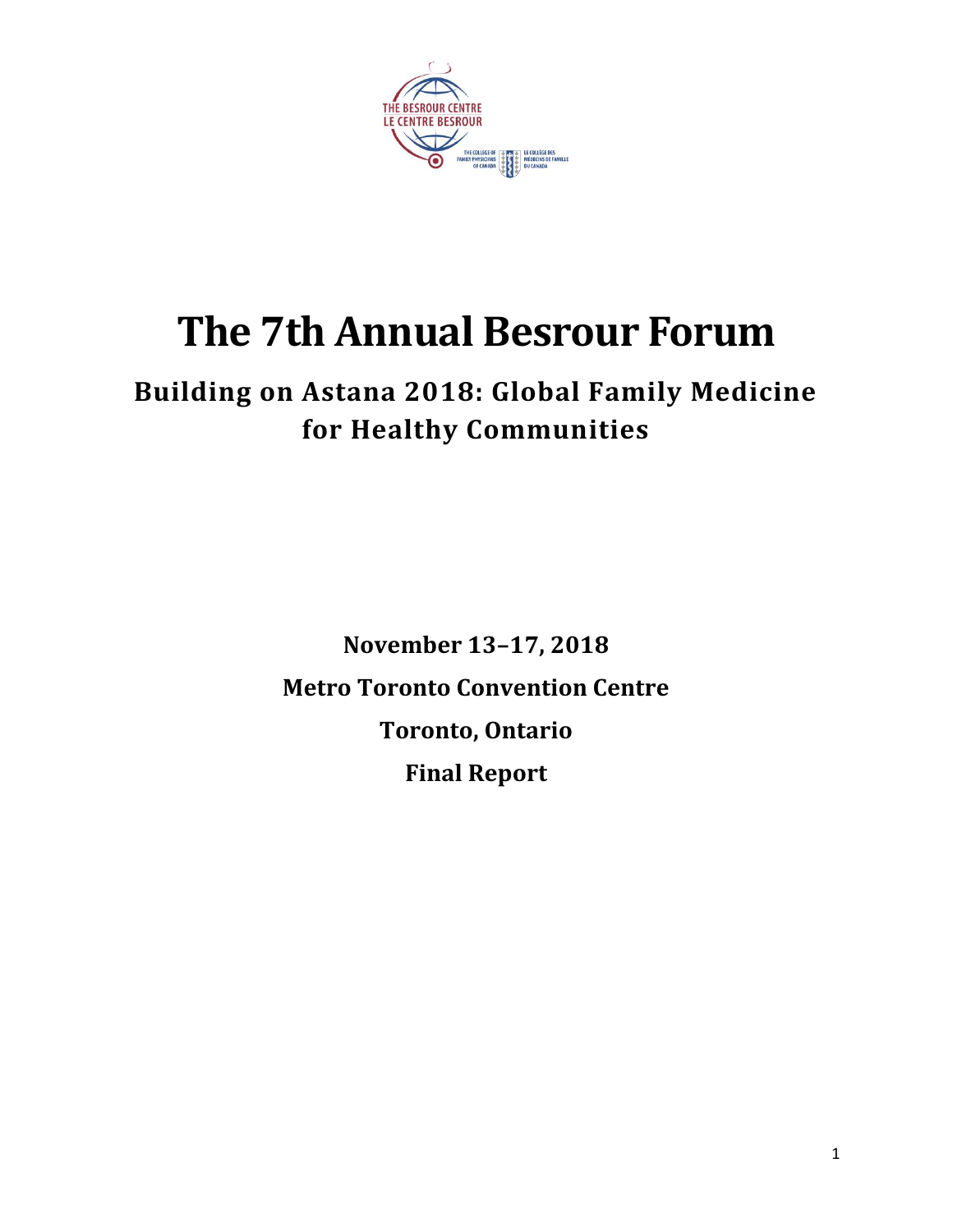

## **Table of Contents**

| Socially Accountable Family Medicine Worldwide: The critical role of deans and academic leaders  9     |
|--------------------------------------------------------------------------------------------------------|
|                                                                                                        |
| Successful Home Visits Experience in a Family Medicine Residency Program in Saint Marc, Haiti 15       |
|                                                                                                        |
|                                                                                                        |
|                                                                                                        |
|                                                                                                        |
| Drug-Resistant Tuberculosis in Aceh Province, Indonesia: Threats and challenges 20                     |
| Modified World Café: Besrour Centre current and future state/reflections of the global family medicine |
|                                                                                                        |
|                                                                                                        |
|                                                                                                        |
|                                                                                                        |
|                                                                                                        |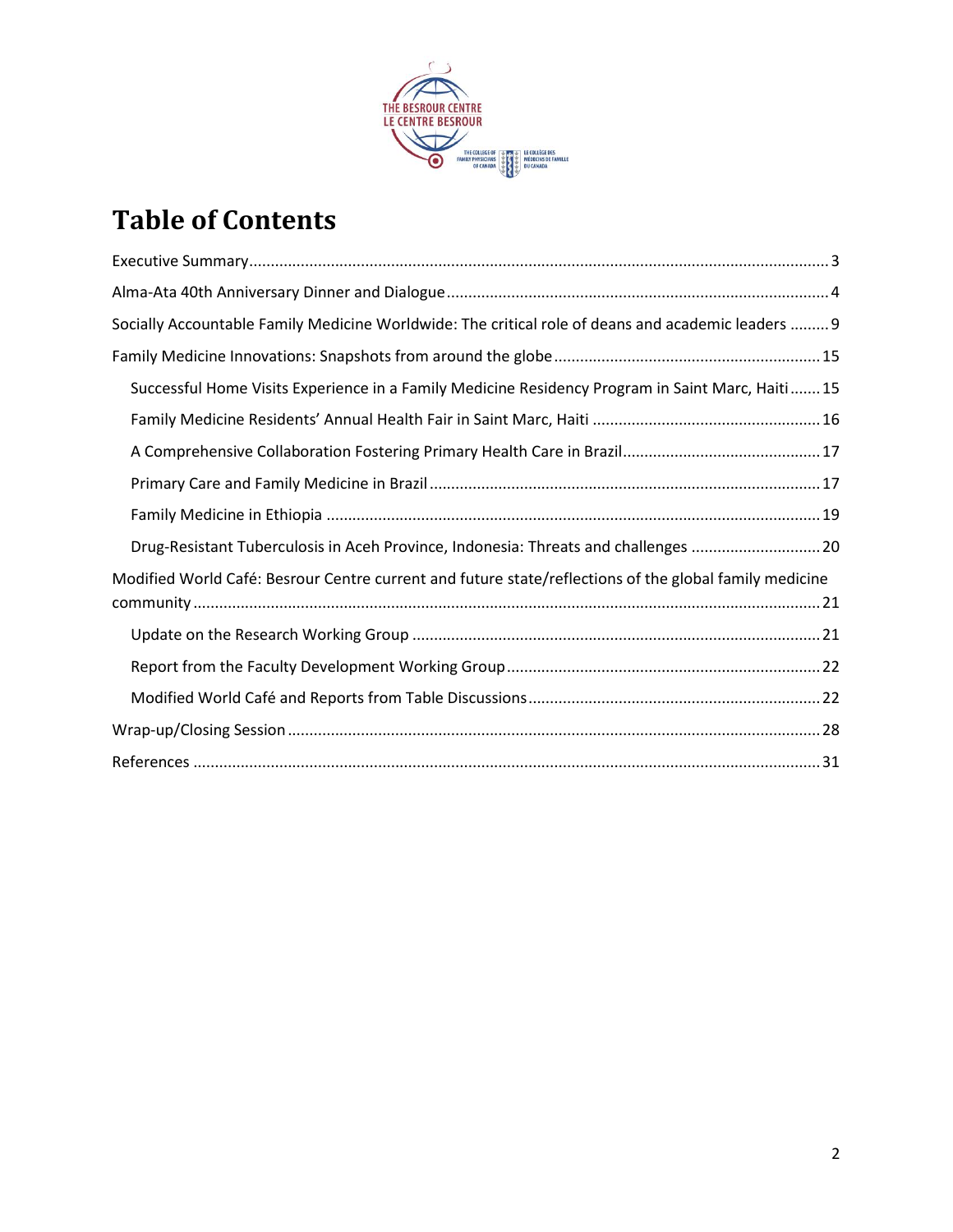

### <span id="page-2-0"></span>**Executive Summary**

The Besrour Centre is a hub of international collaboration dedicated to advancing family medicine as a pathway to health equity around the world. The 7th Annual Besrour Forum was held in Toronto, Ontario, from November 13–17, 2018, bringing together over 135 delegates from 14 countries. The theme of the 2018 Forum was how to build on the Astana Declaration on Primary Health Care and on the role of global family medicine in improving the health of people and communities around the world.

The Forum launched with a panel of global stakeholders including representatives from the World Health Organization (WHO), the World Bank, and national leaders reflecting on the significance and momentum generated by the adoption of Astana Declaration on Primary Health Care and the Global Conference on Primary Care held in Astana, Kazakhstan, in October 2018. A common theme in the presentations was that health systems that are integrated, built on a foundation of primary care—with family medicine as an essential component—are going to make the difference in improving the health for all people and communities around the globe.

The second day of the Forum saw a panel of seven deans and vice deans of faculties of medicine reflecting on the role of faculties of medicine and academic leaders in promoting, contributing to, and leading social accountability. An emphasis emerged about organizing all faculty activities around the needs of the population in the geographical territory that the university has a mandate to serve. The discussion also centred on social accountability as being expressed and achieved through multisectoral action, empowering people and communities, ensuring the medical school population is reflective of the general population, and orienting faculties toward a primary care vision.

From a broad discussion of academic institutions fostering social accountability, the Forum's focus shifted to examining specific on-the-ground innovations in family medicine training and practice. Presenters from Brazil, Haiti, Indonesia, and Ethiopia highlighted the achievements and challenges of family medicine and primary care initiatives in their local environments. Family medicine as a bridge to the community and thriving best in partnerships were key themes of the presentations. As a tangible example of the Besrour Centre's commitment to partnership, the Forum saw the signing of a Letter of Intent between the Canadian College of Family Physicians (CFPC) and the West African College of Physicians.

The Forum culminated with a modified world café discussion of the essential roles of education, research, community engagement, and leadership in strengthening family medicine and primary health care globally. Besrour Forum participants identified key next steps in each of those areas including the creation of a platform for disseminating and sharing knowledge, creation of tools and templates to be adapted to the needs of local context, increased emphasis on implementation research, and continued social commitment to improving the lives of patients and communities everywhere. Disseminating learning beyond the Besrour network, while maintaining its richness and diversity, was stressed.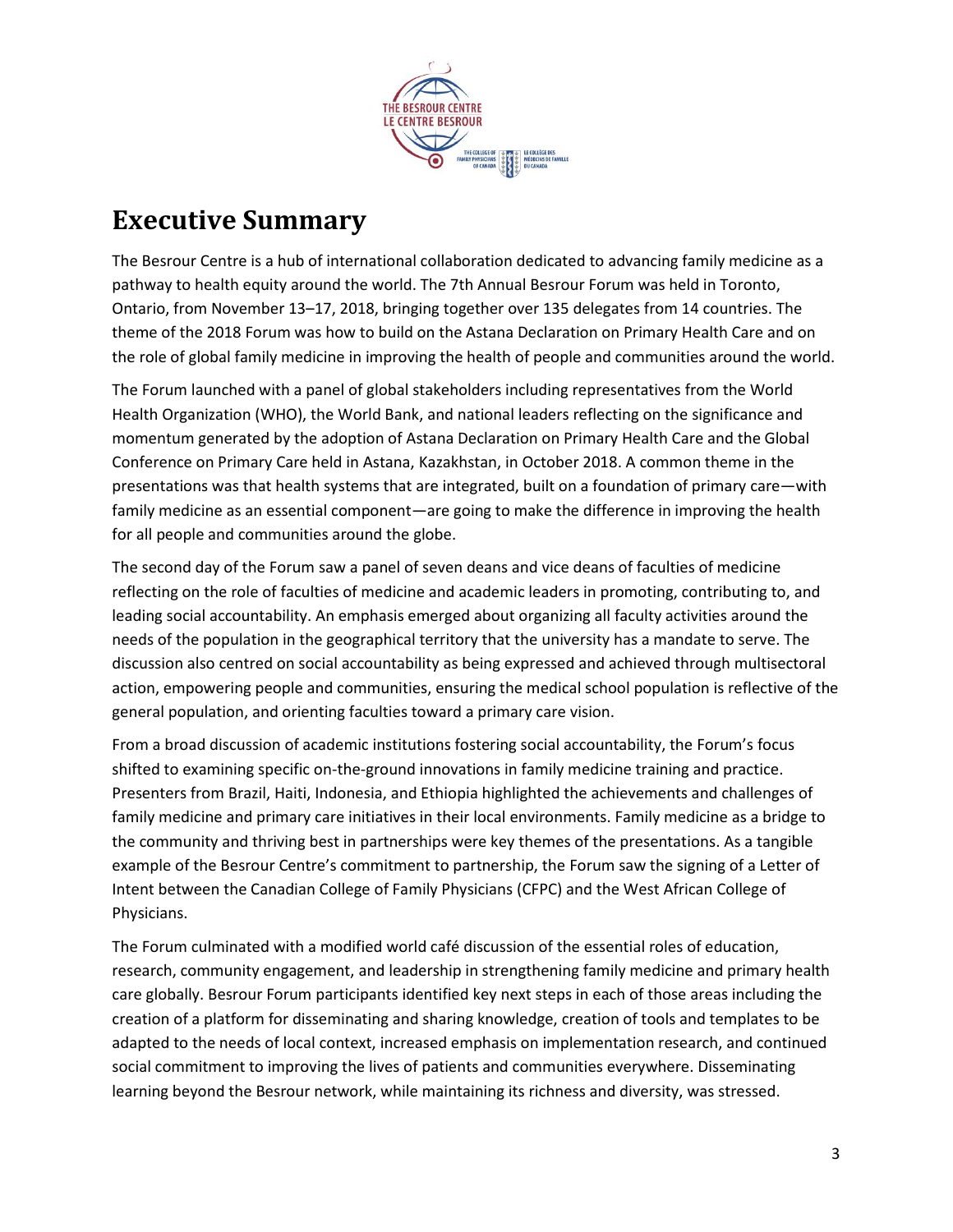

## <span id="page-3-0"></span>**Alma-Ata 40th Anniversary Dinner and Dialogue**

### **Dr. Shannon Barkley, WHO, Switzerland**

Dr. Barkley opened the panel presentations and discussion by addressing the Global Conference on Primary Health Care in Astana, Kazakhstan, and the Declaration of Astana. Over 2,000 people from 149 countries—health professionals, family doctors, nurses, community health workers, civil society organizations, and 71 ministers of health and deputy ministers—gathered in Astana to see how they might collaborate for improving the health of all around the globe.

At the Global Conference on Primary Health Care, WHO member states unanimously adopted the Declaration of Astana. This declaration was participatory, written by governments with input of over 1,000 people collected through various means including meetings and online consultations. The Declaration envisions:

- Governments and societies that prioritize, promote and protect people's health and well-being, at both population and individual levels, through strong health systems
- Primary health care and health services that are high quality, safe, comprehensive, integrated, accessible, available and affordable for everyone and everywhere, provided with compassion, respect and dignity by health professionals who are well-trained, skilled, motivated and committed
- Enabling and health-conducive environments in which individuals and communities are empowered and engaged in maintaining and enhancing their health and well-being
- Partners and stakeholders aligned in providing effective support to national health policies, strategies and plans $1$

Dr. Barkley believes that it is an exciting time for family medicine, primary care, and primary health care. The world is asking how primary health care can support universal health coverage and the attainment of the sustainable development goals (SDGs), how we can work together to increase people's health and well-being, how health and well-being in turn impact people's socio-economic level, and how health and well-being are critical drivers of economic development. Health systems that are integrated, built on a foundation of primary care—with family medicine as an essential component—are going to enable the system for health to work effectively. We need to think big about what we are not doing today and how we can do it tomorrow. We have to take advantage of this moment in time, we may not get another for another 40 years.

### **Dr. Jeremy Veillard, Primary Health Care Performance Initiative, World Bank Group, United States of America/Canada**

The second panelist, Dr. Veillard, spoke about the work of the World Bank in human capital and strengthening the investment in people in government. He stressed how the economic competitiveness of national economies lies in the ability of governments to transform investments in human capital into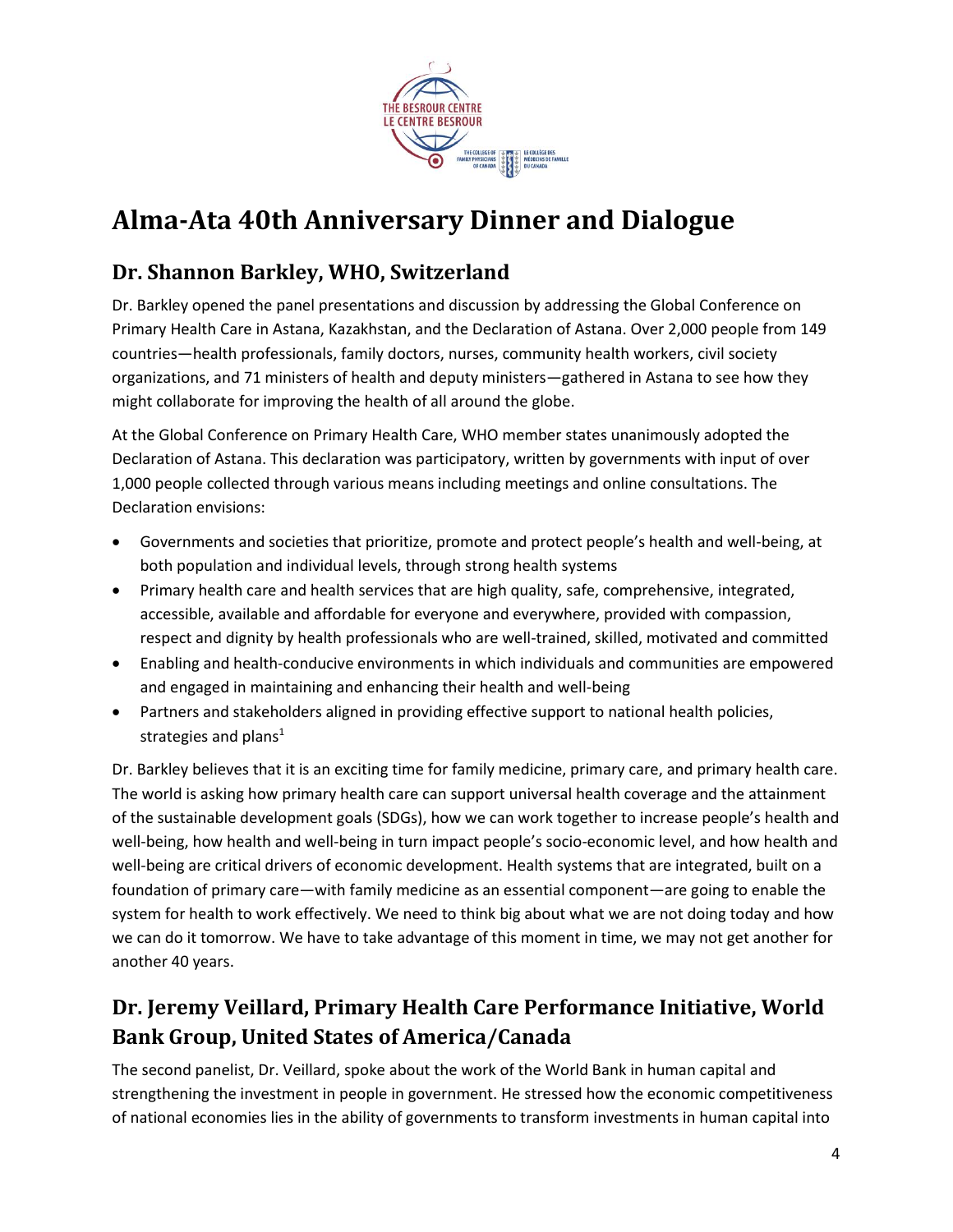

to greater abilities for people to contribute to the economy. The World Bank is exploring this through various initiatives:

- The Global Forum for Human Capital, which developed the Human Capital Index that ranks every low- and middle-income country (LMIC) on its human capital score. The Index takes into account child survival, education (how much is completed and how much is learned), and health, which are key contributors of productivity of future workers and, in turn, competitive economies. High performing primary health care systems are key to building up and preserving human capital over the life cycle and nurturing inclusive economic growth. Achieving high performing primary health care means putting primary health care workers at the front lines and making sure they are competent and well trained to deliver the type of health care that the population needs.
- The Primary Health Care Performance Initiative is a collaboration between the World Bank, WHO, and Gates Foundation. It is an attempt to measure impact in primary health care systems in LMICs and exploring best practices and strategies for strengthening primary health care. Most recently, in Astana, the World Bank released a resource for countries called the Primary Health Care Vital Signs Profile, which provides snapshots of the strength of primary health care in LMICs. The Profile captures data such as the amount the country spends on primary health care, the policies that prioritize primary health care, the accountability and engagement of leaders, and the quality of the care the population receives.

In addition, the World Bank has been involved in a number of other collaborations, including one with the Government of China aimed at strengthening primary health care in the country and another with Harvard University to develop a schematic of mechanisms and system-level functions required to deliver high performing primary health care.

Dr. Veillard concluded his remarks by stressing how health system change is complicated and hard, but possible. The measurement agenda is key because it will maintain pressure on governments and the private sector to deliver outcomes. High-performing primary health care is critical to human capital growth and preservation. Dr. Veillard looks forward to collaborating with the Besrour network in building stronger health care capacity in LMICs.

### **Dr. Nebiha Borsali Falfoul, Ministère de la Santé, Tunisia**

Dr. Falfoul presented the journey of family medicine in Tunisia, underscoring three key factors impacting the emergence and development of the discipline in the country: national health care reforms, a demographic and socio-economic transition, and the ever-evolving socio-political context. Since the 1960s Tunisia has made significant health reforms that have led to the improvement of certain health indicators in the country. These national reforms include establishing primary care centres, specialized hospitals and university medicine, national maternal health, child protection and family planning initiatives, and a national office of health and a national health insurance fund. The country's demographic and socio-economic transition has meant a decreasing birth rate and aging population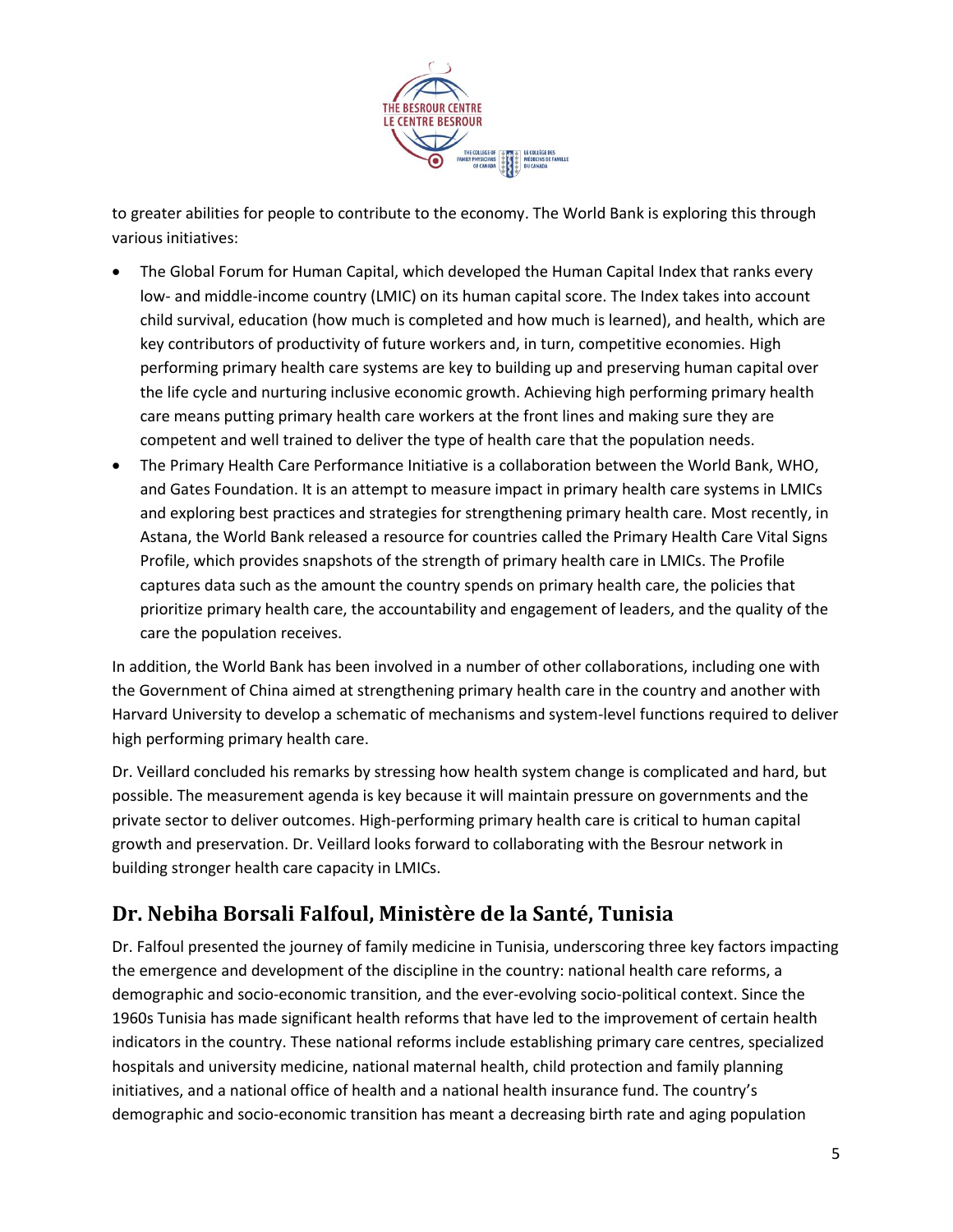

alongside the emergence in high rates of non-communicable diseases and growing urbanization. Finally, the socio-political context is critical in the contemporary health care reform in Tunisia. The revolution of January 2011 led to major political change and a greater sense of freedom, agency, and dignity among the population, who demanded change in the area of human rights, social and regional equity. As such, the New Constitution (January 2014) recognizes citizens' right to health and social security.

Through its commitment to achieving the SDGs and universal health coverage, the Tunisian government is making efforts to enhance primary health care through family medicine. The state has the goal of improving service delivery through a family medicine approach, with a target of having three family doctors per 10,000 inhabitants by 2030.

A Decree in November 2011 established a general framework for family medicine. The formalization of academic family medicine in Tunisia over the course of 10 years, including partnerships with the University of Montreal, led to the graduation of their first family medicine resident class in January 2017. The next steps for Tunisia is to recognize family medicine as a specialty, creating the academic departments and a college of family medicine, as well as having an accreditation process for family medicine.

#### **Dr. Luis Alberto Giménez, Ministry of Health, Argentina**

Dr. Giménez presented the national health care system in Argentina and the current administration's health care strategy, particularly the role of the family medicine program in their efforts to attain universal health coverage. Argentina, a country of 44 million people, has mixed private and public system that is divided into three sub-sectors: social security insurance (covering 26 million people), private sector (2 million people) and the public system (16 million people). The public system guarantees all Argentinians the right to any public hospital, primary care centre, or public provider without paying for this service. The 16 million people who only have public coverage are the country's most socioeconomically vulnerable.

Dr. Giménez highlighted how universal health coverage means more than episodic care, it means effective care with comprehensiveness, health promotion, and protection. Although well-intentioned, the three subsystems still largely operate from a disease and physician-centred model rather than one based on families and communities. Therefore, the current administration has a strong focus on universal health coverage, and the implementation plan has three axes: a family and community health approach, effective care with quality, and information technology. The administration believes that a family and community health approach, with family medicine as a key component, is necessary to achieve comprehensiveness, promotion, and protection.

Argentina has gone through an epidemiological transition where now 60 to 80 per cent of the causes of illness and death are due to chronic and preventable factors—alcohol, smoking, sedentary lifestyles, and obesity. Family doctors have strong role to play; however, there are challenges. Less than five per cent of physicians in the country are family physicians, they are not well remunerated, and they often leave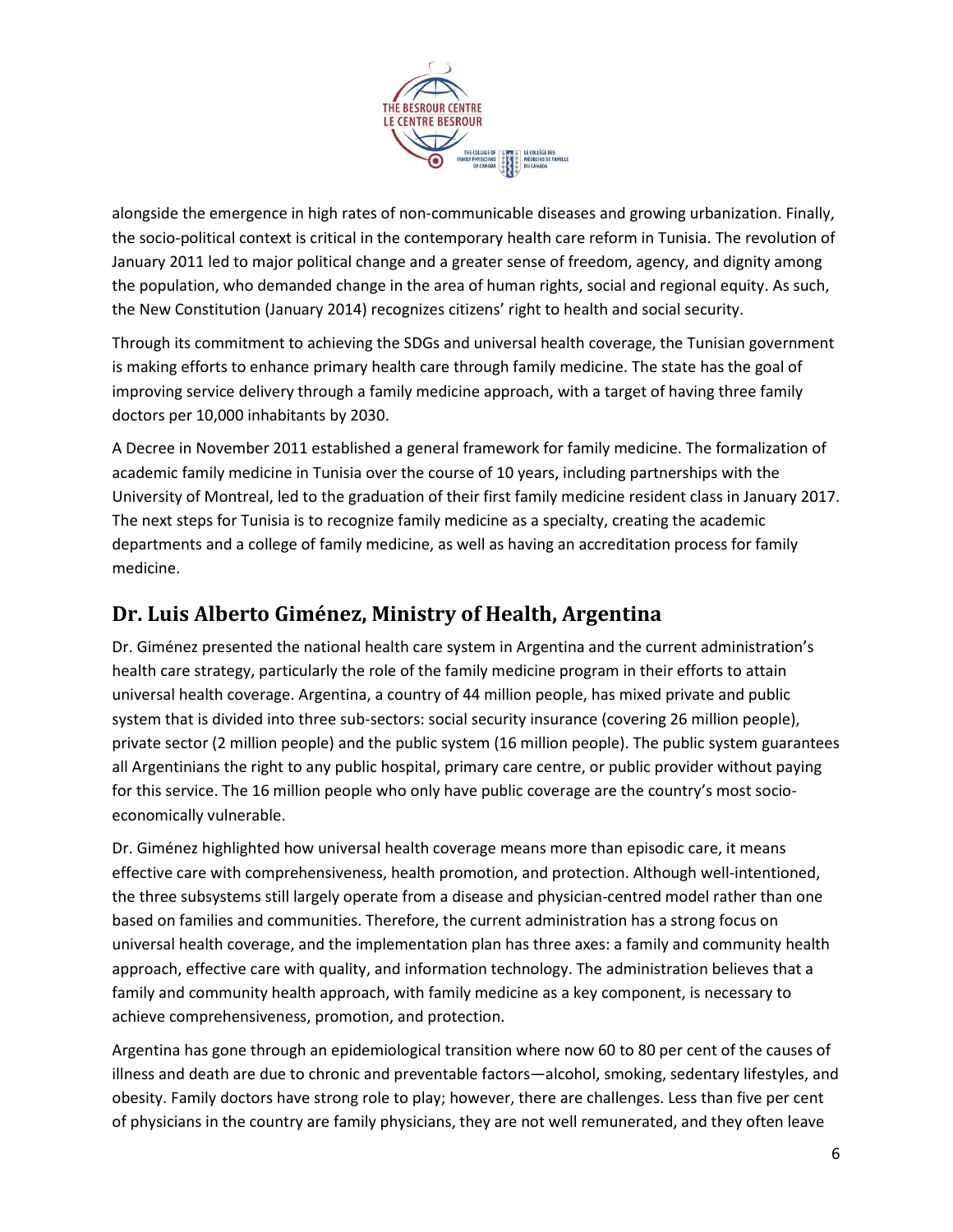

the discipline to pursue other specialties. Dr. Giménez believes that the CFPC and the Besrour Centre have a rich experience from which Argentina can learn, particularly in quality improvement in family medicine residency, incentive programs, and recruitment and retention of family doctors.

### **Dr. Vincent Cubaka, University of Rwanda, Rwanda**

Dr. Cubaka, the final panelist, presented the study that he and his colleagues from the Besrour Narrative Working Group conducted on Global Family Medicine Stories. The study was presented as a poster at the 2017 Besrour Forum, winning the best poster competition, and has been accepted for publication in *BMC Family Practice*. The focus of the study was to explore the traits that family doctors share despite differences across various social and cultural settings. A total of 135 family doctors, from 55 countries, participated in the study.

The key attributes identified were provision of holistic care, prevention and health promotion, comprehensive care, universal care, patient-centred and people-oriented, bridging family and community, proximity to community, rural health, continuity of care, and recognition. The shared traits identified were being specialists of common issues, an advisor and a leader, and being adaptable and versatile. The core family medicine values identified by the study were enthusiasm, human encounters, patient-provider relationship, enquiry, accountability, caring for the vulnerable, happiness and fun, and motivation.

The story booth was set up at WONCA 2016 in Rio de Janeiro, where participants were asked about key attributes of family physicians. The short two- to three-minute responses were video recorded. The stories that were collected may inspire and serve as clear and positive tracks for young programs. The expressed commonalities may foster the spirit of unity of global family medicine and boost common endeavours in improving global health through family medicine.

#### **Discussion: Participant comments**

- In my experience I have seen such an emphasis on demand-side interventions, and so little on the supply side. Should we be perhaps investing more on the supply side, and going slowly with the demand side? (Dr. Anil Shrestha, Nick Simons Institute, Nepal)
- The Astana Declaration makes clear that we not only need increased numbers of primary care professionals, but that we need them to have the right competency. Coming from an LMIC, this is one of the questions that I grapple with, especially given the challenge of a brain drain. Therefore, how do we increase that critical mass of people in the country that can diagnose and provide quality care? Secondly, how can I hold my own country accountable to this declaration and values? Are there examples? (Dr. Kenneth Yakubu, University of Jos, Nigeria)
- We know there are many primary care interventions that work, how do we scale up these interventions? There is a need for more implementation science research. Is there any initiative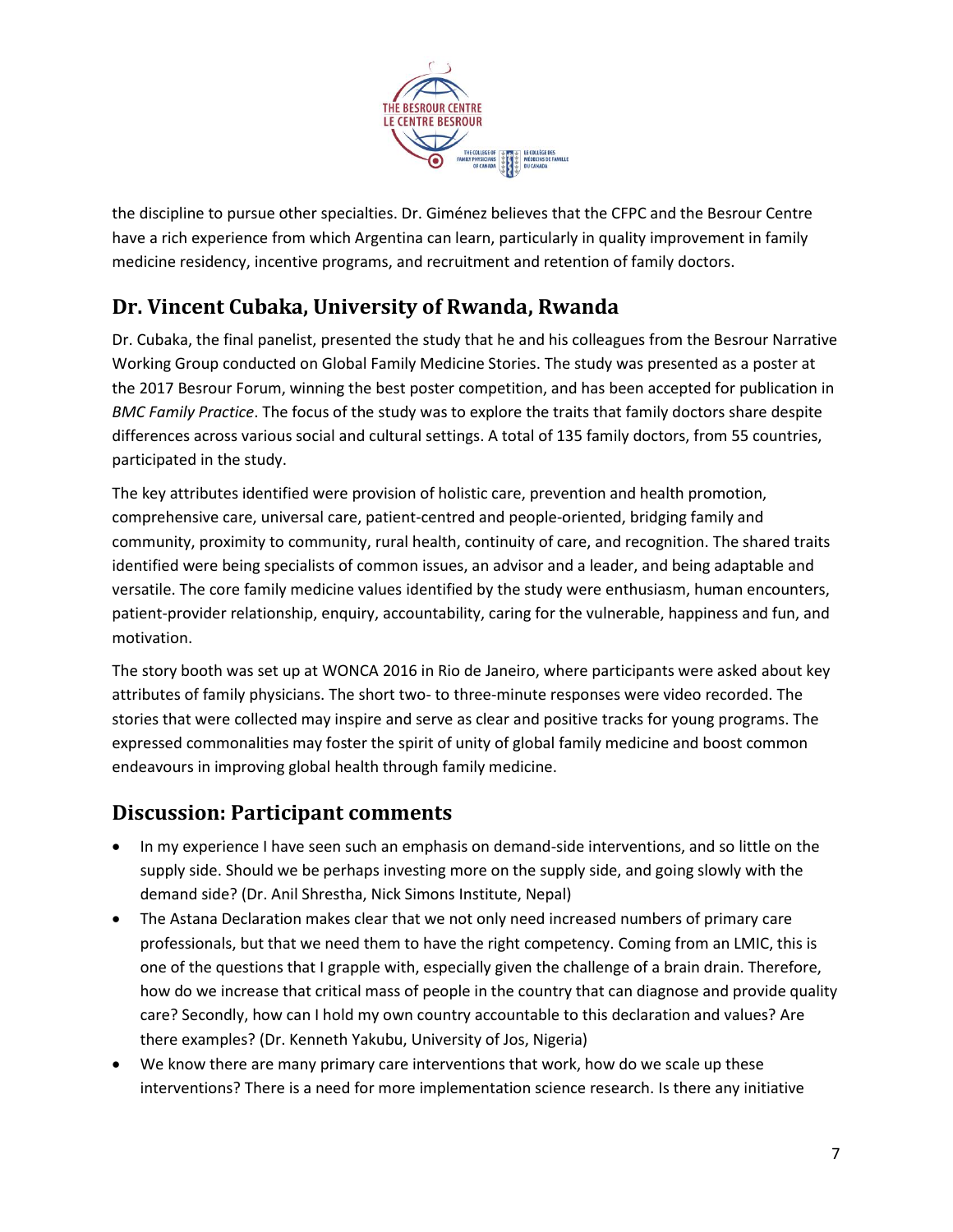

aimed at building capacity of researchers in LMIC to scale up interventions to improve primary care systems? (Dr. Aboi Madaki, West African College of Physicians, Nigeria)

- From my experience, in LMICs we can start many programs and they take off, but many times there is a lack of a sustainability strategy. Is there a clear methodology for sustaining programs, and maintaining partnerships with stakeholders such as policy makers and funders? (Dr. Innocent Besigye, Makerere University, Uganda)
- What do each of the panelists, in their level of professional engagement, do to promote sustainability? As we know often governments last three to four years and then they change. Family doctors, in many parts of the world, work with patients over a long period of time, but sometimes this doesn't happen, like in some LMICs. What can be done to promote sustainability? (Dr. Adelson Guaraci Jantsch, Sociedade Brasileira de Medicina de Família e Comunidade, Brazil)
- How have you been able to attain a good universal health coverage? How have you been able to train and distribute primary care professionals? We know that in some LMICs, like Tanzania, many of the human resources are located in urban areas, so I am interested to learn about how human resources can be better distributed (Dr. Donatus Mutasuinga, Markham-Stouffville Hospital, Canada)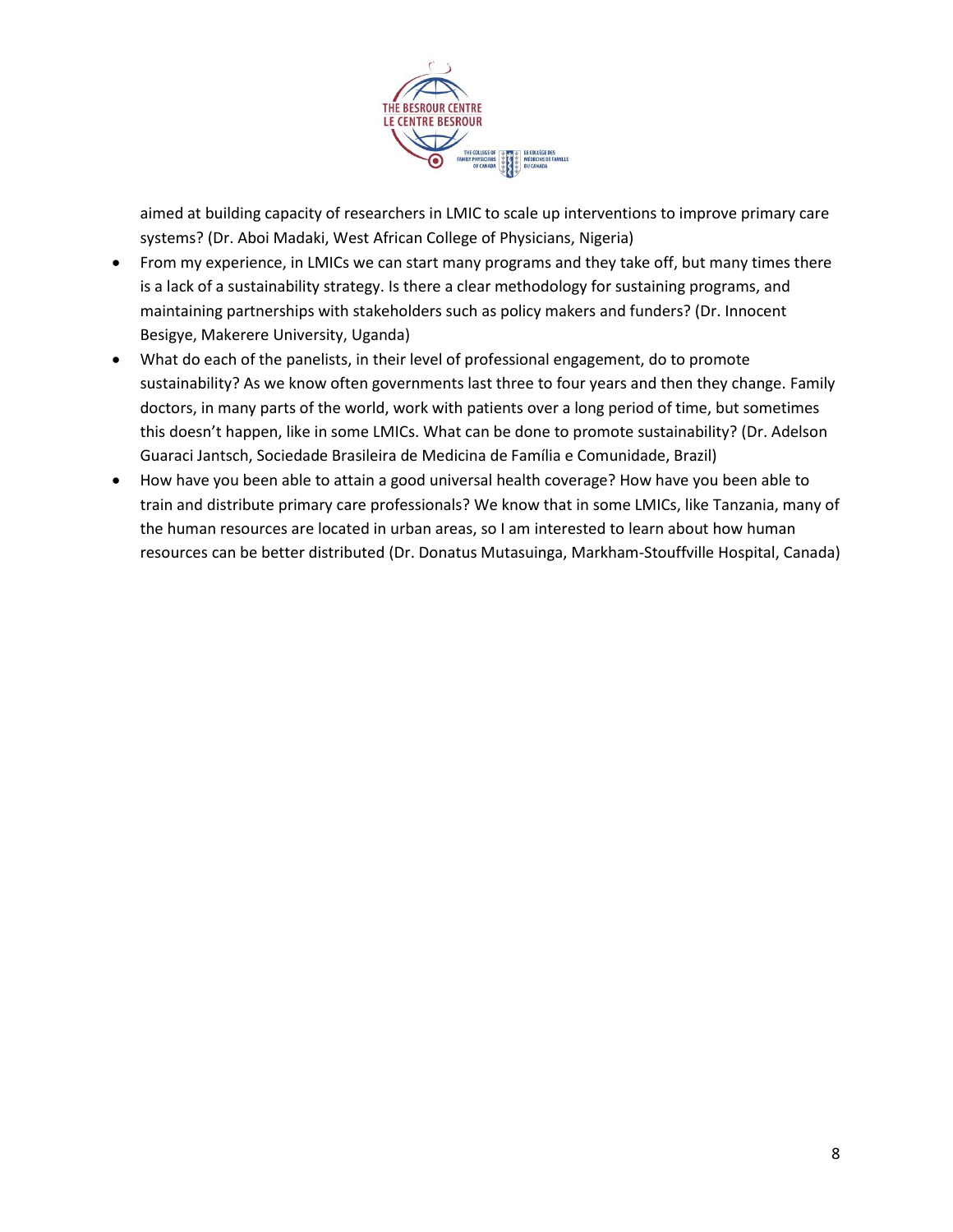

## <span id="page-8-0"></span>**Socially Accountable Family Medicine Worldwide: The critical role of deans and academic leaders**

Chaired by Dr. Ahmed Maherzi, Université de Montréal, Canada

Dr. Maherzi chaired a panel of seven deans and vice deans who offered their perspectives on the critical role of faculties of medicine and academic leaders in promoting socially accountable family medicine.

In his opening remarks, Dr. Maherzi revisited the key messages of the First Global Conference on Primary Health Care and the Declaration of Alma-Ata (1978), and the recent Declaration of Astana (2018) where health is seen as a pre-requisite, result, and indicator of all aspects of sustainable development. Citing the work of Dr. Barbara Starfield, he reiterated family medicine's key role in achieving health equity and ensuring the health of people and communities. Therefore, family medicine has a key role in the social accountability of medical schools.

In 1995 the WHO defined the social accountability of medical schools as "the obligation to direct their education, research, and service activities toward addressing the priority health concerns of the community, the region, or nation they have a mandate to serve, with particular attention to the most vulnerable populations."<sup>2</sup> Further, if we look at the partnership pentagon (see Figure 1), academic institutions occupy a key place. $3$ 



Figure 1. Partnership pentagon

It is through training socially accountable physicians who are committed to society and advocating for their patients that medical schools will contribute to realizing the goal and challenge of achieving quality health for all and improving equity.

Dr. Maherzi posed the broader question—how do we train socially accountable physicians—and invited the deans and vice deans to comment on the following:

Three Questions for the Deans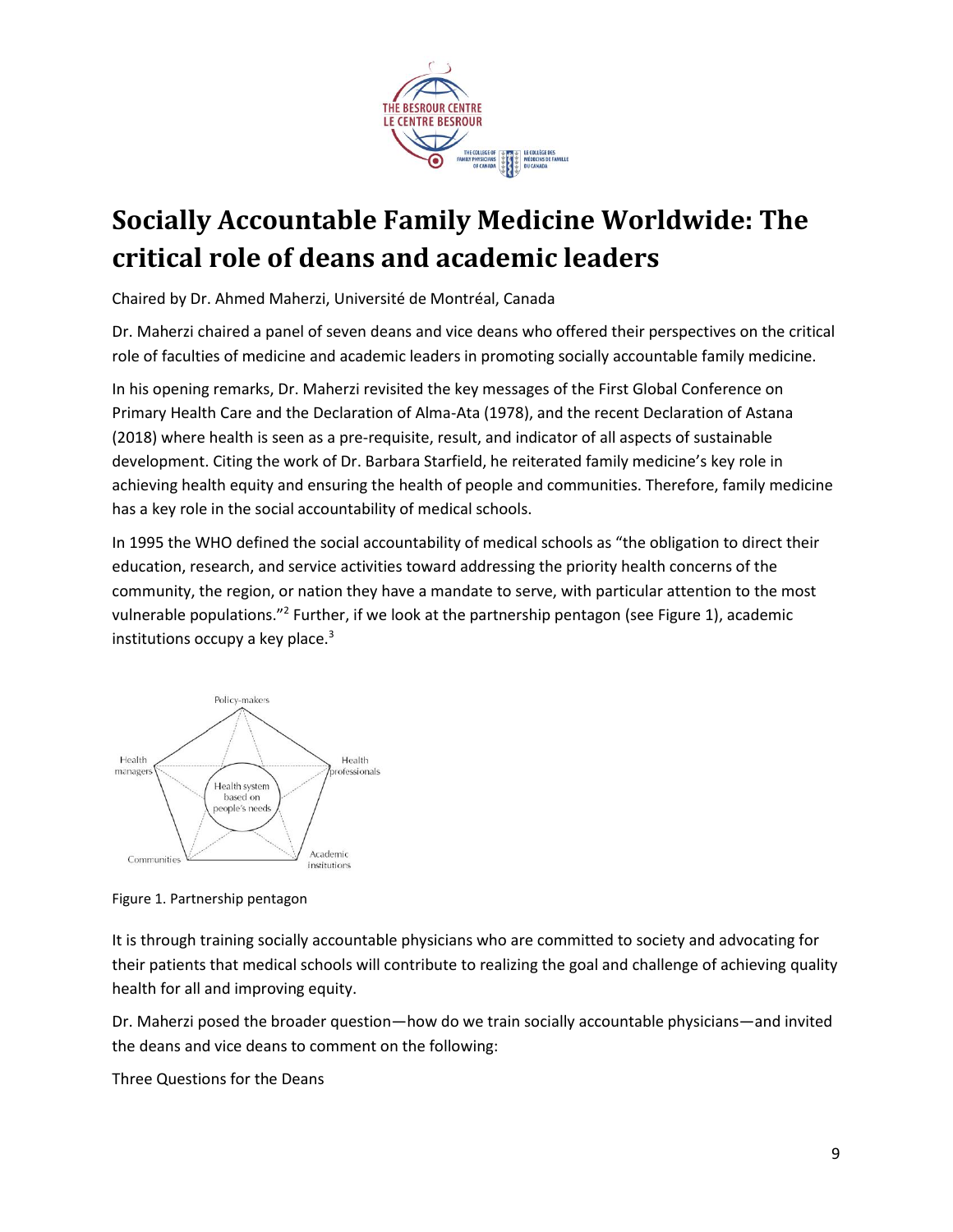

- 1. How can deans/faculties of medicine train and motivate their undergraduate students to improve primary care?
- 2. How can deans/faculties of medicine train and motivate their postgraduate students to be socially accountable?
- 3. How can deans/faculties of medicine integrate family medicine as a specialty?

### **Dr. Roger Strasser, Northern Ontario School of Medicine, Canada**

Dr. Strasser indicated that before anyone is an undergraduate student there is an issue of who is selected into medical school. The key is to have an admission/selection process that reflects the population that the medical school has a mandate to serve. This is a large part of social accountability. The concept that the whole school and its activities—training, research, and service—address the priority health concerns of the community. It is important that students admitted to that school reflect that population and its various sectors, and this varies from country to country.

Medical students should have exposure to family practice and family medicine role models as undergraduate students so that they are exposed to family medicine as a cornerstone of health systems, and also see it as an exciting profession they may wish to pursue in the future.

### **Dr. Jean-Luc Dumas, Conférence Internationale des Doyens des Facultés de Médicine d'Expression Française (CIDMEF)**

Dr. Dumas sees the work of a dean as significant for improving the academic position of family medicine. The faculty should be oriented toward primary health care. The faculty ought to be organized around the global vision of serving the territory. This primary health care orientation must include a vision of social accountability, and faculties should organize all student activities around this spirit so that they understand why they are in the faculty. Deans should work with administrators, assistants, and support staff so they understand the global vision and so they develop pride in the work of their faculty as they represent the population. Partnerships with the community are an important part of social accountability and serving the people in the territory.

In their management, deans and academic leaders must be disruptive. Waiting for the budget or consensus may mean waiting for forever. Academic leaders need to take some risks and position themselves strongly. The CIDMEF is large organization, with many country members with medical faculties. A CIDMEF role, among others, is to help faculties choose if and how family medicine will become a specialty and help support the process. The academic foundations of family medicine are not isolated, and they are intimately linked to social accountability.

### **Dr. Hélène Boisjoly, Université de Montréal, Canada**

Dr. Boisjoly highlighted the importance of students being exposed as early as possible to primary care role models. It is important for deans to approach community care with concrete examples, not just a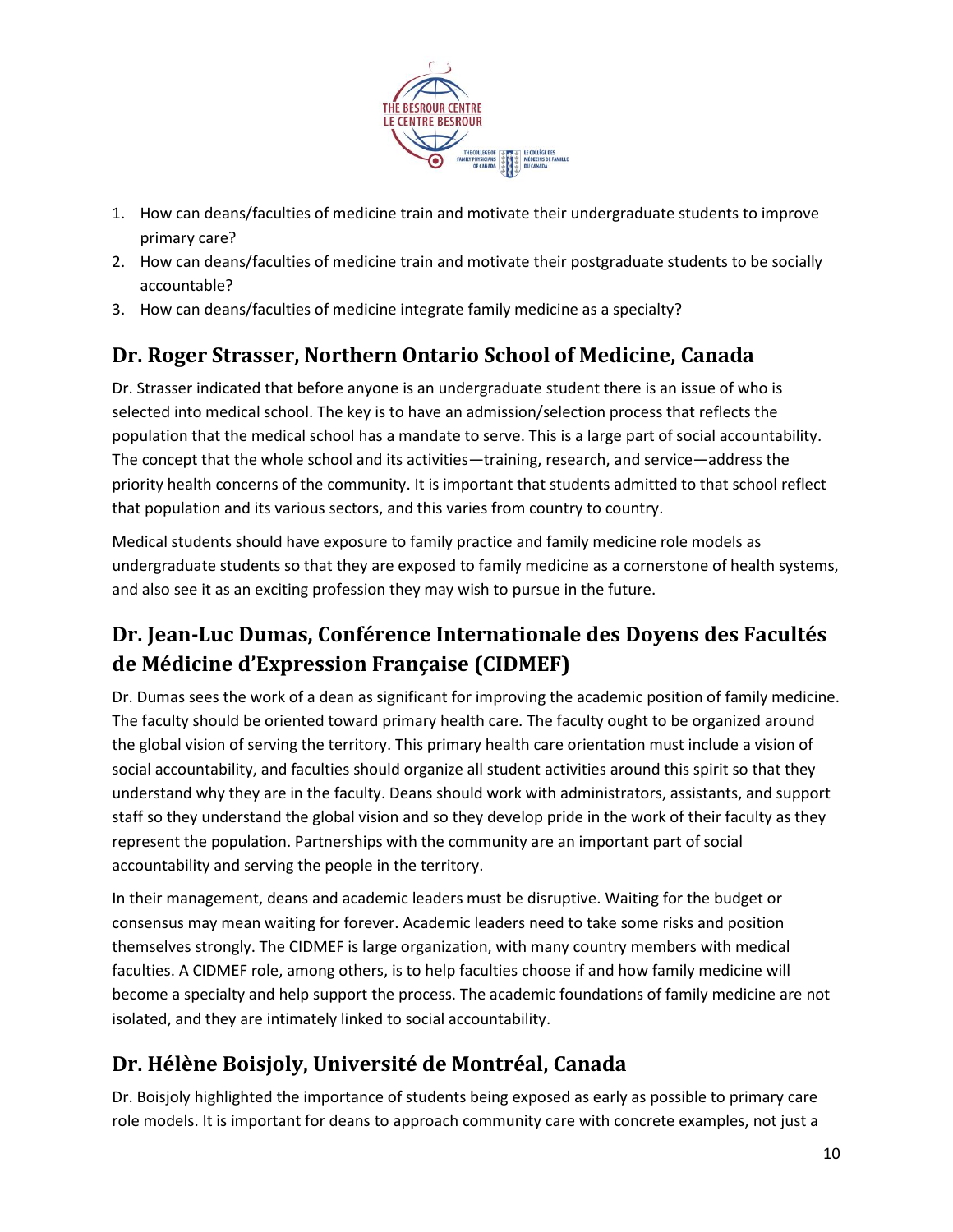

theoretical perspective. Current and future family doctors are those most needed by the populations in an era of technology and artificial intelligence. The population will need professionals who can integrate huge amounts of knowledge, explain it, and ensure that everyone receives the best possible treatment. The world will need more family doctors in the future. Finally, schools and government need to find ways to better support the development of clinician scientist programs and nurture research in their programs.

### **Dr. Maimun Syukri, Syiah Kuala University, Indonesia**

Dr. Syukri commented that it is clear that across different countries there are different systems. In his faculty at Syiah Kuala University, they have a family medicine department and all undergraduate students undergo four weeks of training in public health centres in Banda Aceh. It is also mandatory for all postgraduate learners to do a one-year placement in a public health centre. Currently, however, they do not have a family medicine specialty.

Dr. Syukri and his colleagues have been collaborating with the Besrour Centre and McMaster University in assessing the family medicine faculty development needs at his university and have published this work.

### **Dr. Hery Nirina Rakoto Ratsimba, Faculté de Médecine, Université d'Antananarivo, Madagascar**

Madagascar is beginning to establish family medicine. The dean and his team at Université d'Antananarivo are motivated to reflect on the importance of primary care and social accountability, and frequently work with personnel from the Ministry of Public Health. However, in the current system medical training generally happens in the large hospitals in major cities, despite the fact that a significant portion of the population lives in rural and isolated areas, without electricity, and in conditions of poverty.

The Université d'Antananarivo will be participating in a meeting with the Ministry of Public Health, deans of faculties of medicine in Madagascar, the Ministry of Higher Education, and experts from the University of Laval. The goal of the meeting is transforming medical education in Madagascar so that it is in line with what is happening on the ground in the country.

Dr. Rakoto Ratsimba believes it is critical to work with other sectors, and other ministries to develop strong primary care oriented toward the needs of the population. Regarding the development of family medicine, he believes it will happen with time and perseverance. And, his faculty has a dean who is committed to social accountability.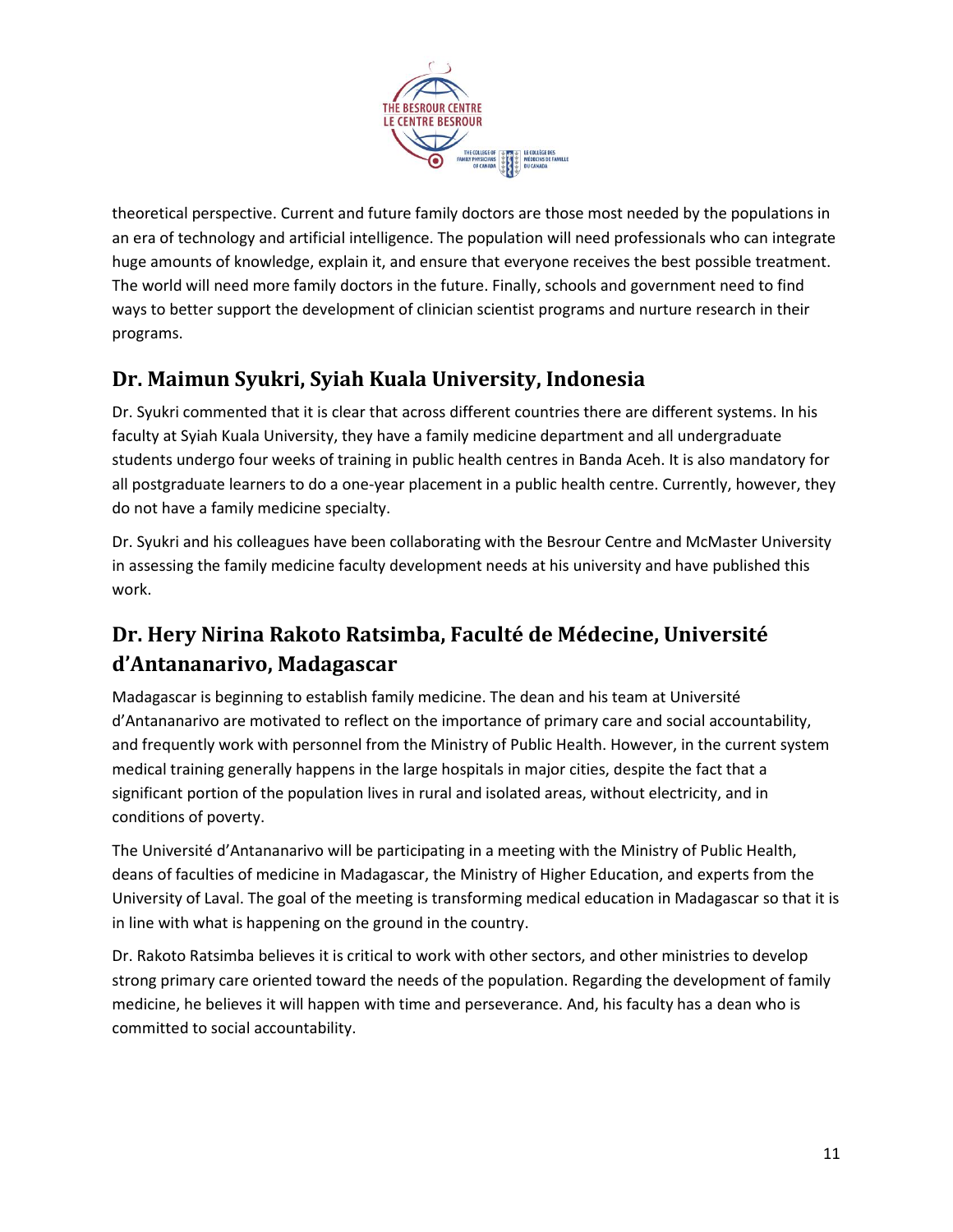

### **Dr. Mohamed Jouini, Université de Tunis El Manar, Tunisia**

In Tunisia primary care was well developed in the 1970s but there was an evolution of different specialties that resulted in specialties and general medicine. The first promotion of family physicians graduated this year.

The dean must recognize the importance of the social accountability of medical schools and have experience in collaboration between universities, authorities, and politicians. The teaching in faculties must be aligned with needs in the country, especially when it comes to health care. The selection of students must be based on needs of the community. For example, the University of Tunis is engaging in creating primary care internships for students in rural areas and away from the large cities. It is essential that faculties have courses adapted to what a family doctor should be.

### **Dr. Lynn Wilson, Faculty of Medicine, University of Toronto, Canada**

Dr. Wilson asked the group to reflect on the reframed question: how can we get a large number of students to choose a career in family medicine at a research-intensive, subspecialty-focused medical school? The first step should be for university presidents to appoint deans of medicine who walk the talk regarding the social accountability of medicine. The next step is for the deans to inform themselves about the growing body of evidence about the positive impact of primary health care systems on improving health and reducing costs. The faculty of medicine's strategic plan should include a plan for advancing the social accountability of medicine. The medical school has to be careful in who it admits to its school.

In the early 2000s the University of Toronto (U of T) put together a generalism task force, which was charged with dispelling common negative biases toward the discipline of family medicine within the medical community. The task force identified a significant need for student exposure to family medicine during medical school. Since then some of the developments have been establishing a student-led family medicine student interest group, increasing the number of family physicians in pre-clerkship teaching, creating the family medicine longitudinal experience, and creating the family medicine clerkship. Family medicine teachers participated in reviews of all problem-based teaching cases to make sure the perspective of family medicine was considered.

Today, one third of the undergraduate medical teachers are family physicians, including the director of the Foundations Curriculum, the first two years of the MD program. A family physician led the restructuring of a mandatory research course, family physicians serve as leads in areas such as Black health, LGBTQ health, and leadership. The director of the U of T's Wilson Centre for Research on Medical Education is a family physician. Academic leaders have engaged the community—examples include Inner City Health, the Temmy Latner Centre for Palliative Care, addiction medicine/mental health, and care of the elderly, among many others.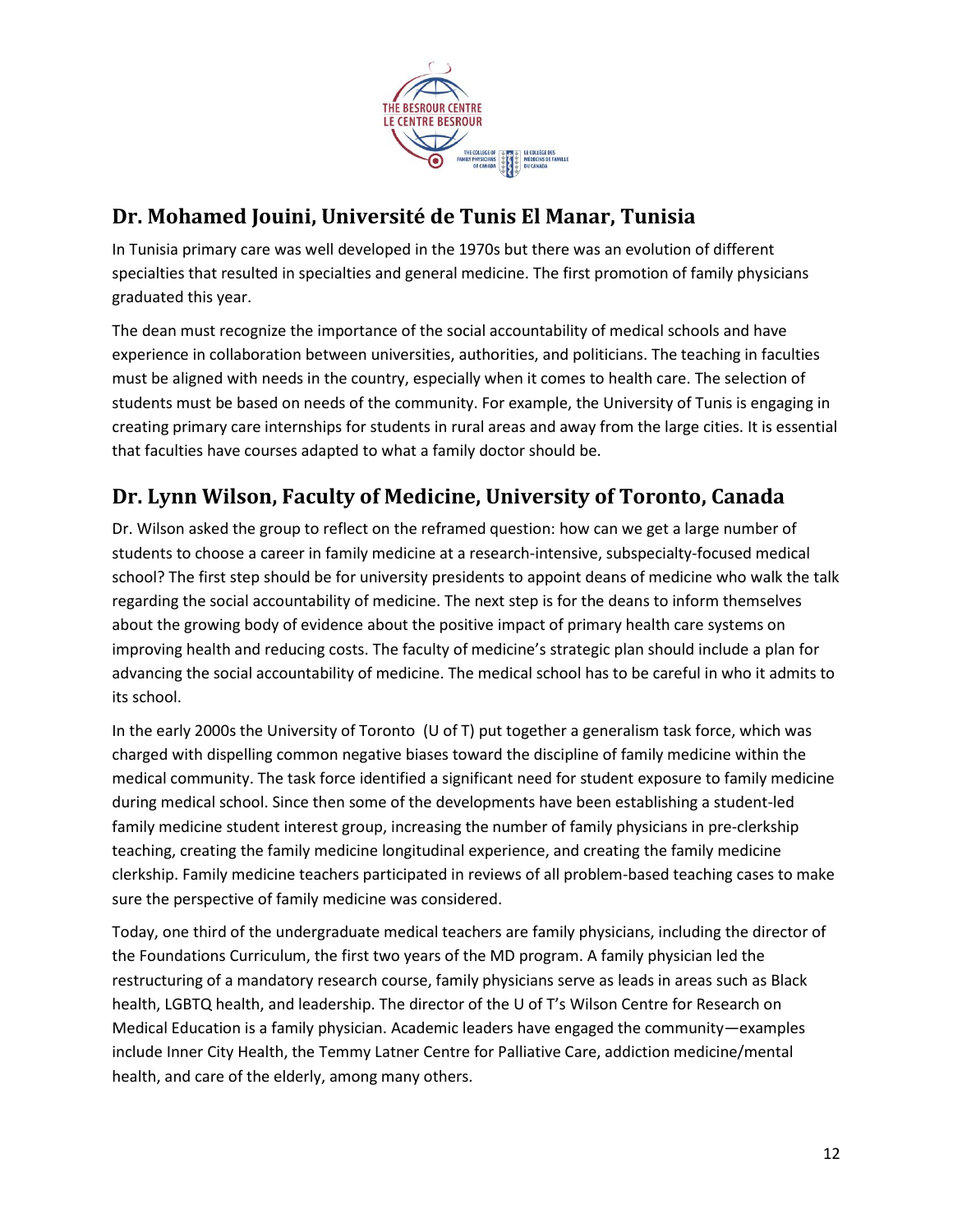

#### **Discussion: Participant comments**

- A question for Dr. Lynn Wilson: do you have a mandatory research component at both the undergraduate and graduate levels? And do students have to finance their research training? (Dr. Ichsan Ichsan, Syiah Kuala University, Indonesia)
	- $\circ$  At the undergraduate level the U of T has all students participate in a health services research course, some participate in a special MD/PhD stream, some do a summer program, and others an 18-month program. In the family medicine postgraduate program there is a clinician-scholar program where, instead of a two-year residency, students will do three to four years of residency and obtain a master's degree. Two thirds of tuition is covered for family medicine residents doing master's and half of the tuition for those pursuing PhDs. (Dr. Lynn Wilson)
- If health care transformation is no more than moving resources in the system, how do we convince specialist colleagues to give up resources to nurture family medicine?
	- $\circ$  We have to give more value to social accountability in our schools. In Quebec the four medical schools decided to make social accountability a priority. Social accountability is a good way to develop family practice. According to the WHO and the SDGs we have to work together (family physicians, other medicine specialists, allied health professionals, civil society) to respond to the needs of the population. And if we stay focused on this, the money will go where it needs to. (Dr. Hélène Boisjoly)
	- $\circ$  We need to start with the health needs of the population, to be outcomes focused. If we think back to the partnership pentagram, at the centre is addressing the health needs of the population. Often it is the policy-makers making the decisions—sometimes they may ask the health services managers for input, they might ask providers, may even ask academics, but communities too often are left out. If we want to level the playing field, the key to the reallocation of resources is social accountability and active community participation. (Dr. Roger Strasser)
- How do we ensure that our faculty has an understanding of issues such as social accountability, cultural safety, anti-oppression, and our history of colonization? Do you have examples of faculty development on social accountability? (Dr. Ritika Goel, University of Toronto, Canada)
	- $\circ$  At the U of T, Dean Dr. Trevor Young appointed a Chief Diversity Officer. The faculty started collecting data looking at the background of medical school classes and found that there were some populations that were significantly under-represented including Black, Indigenous, and Philippine communities. The faculty created specific pathways for these populations. The medicine leadership is also advocating at a higher level, beyond faculty so that the university pays more attention to issues of diversity. (Dr. Lynn Wilson)
- How do we train our faculty and senior administrators to be more socially accountable? We all do bits and pieces of social accountability, but in academia we are typically held accountable for other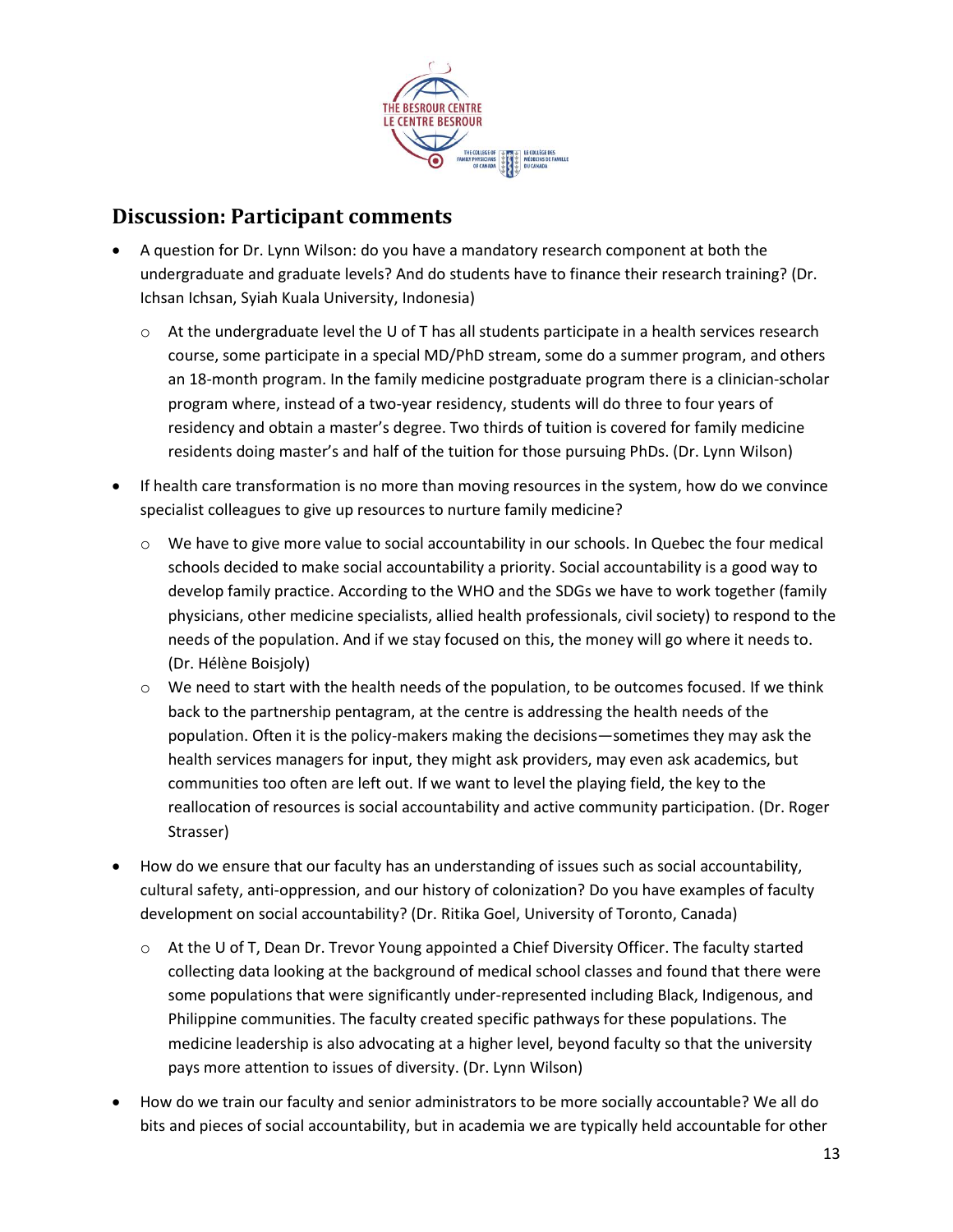

deliverables such as grants, or being principle investigator, not the process of health services delivery or social accountability. What do we do when the deputy minister calls us to report? (Dr. David Morris, University of Alberta, Canada)

- $\circ$  The Northern Ontario School of Medicine (NOSM) was created with a social accountability mandate in everything it does. Maybe NOSM is the exception to the rule, but in the past 16 years all of our schools have been making a commitment to social accountability. With regard to reporting, we have been documenting our outcomes so that we can show value for money spent. (Dr. Roger Strasser)
- $\circ$  NOSM is a great example and was able to establish itself in an era where social accountability is being called for. For older schools such as Université de Montréal, which is 175 years old, the faculty was not traditionally formed with this approach. Therefore, it had to look to the needs of the population, and in Montreal they were end-of-life care, refugees, and Indigenous health. The faculty has been trying to bring the different medical specialties together with family medicine to respond to the needs of the community and making space for family medicine leadership. (Dr. Hélène Boisjoly)
- It is important to establish a culturally-based definition of social accountability. For schools that are new to the concept of social accountability, a needs assessment survey of the different stakeholders—students, learners, and administrators—is necessary to clarify and define what social accountability means in that context. (Dr. Baraa Alghalyini, Al Faisal University, Saudi Arabia)
	- $\circ$  The link between the ministry of health and the faculty of medicine is a critical one. While the university produces the physicians, there is an aspect of territorial organization that corresponds to regional and national governments and the connections between them is important for responding to the needs of the population. (Dr. Nebiha Borsali Falfoul)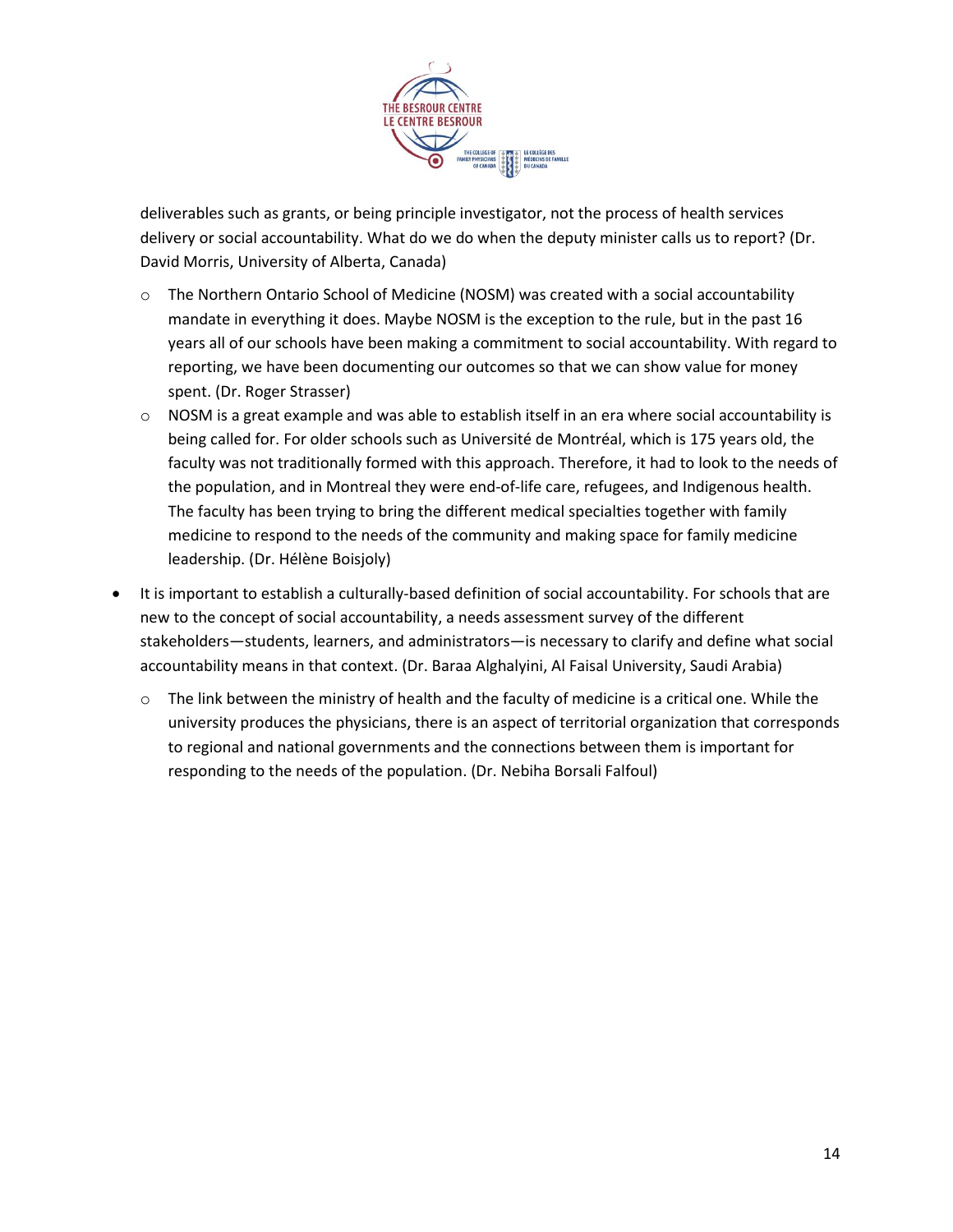

## <span id="page-14-0"></span>**Family Medicine Innovations: Snapshots from around the globe**

Moderated by Dr. Kenneth Yakubu, University of Jos, Nigeria

Dr. Yakubu introduced and moderated the session highlighting family medicine innovations around the world. In his opening remarks he highlighted how Canada has a great success story in family medicine, as do other countries. Although success may look different, it is important to share successes from countries where family medicine is new and emerging. The presentations from Besrour colleagues from LMICs may be an opportunity for reverse innovation, and for Canada to reflect on how to improve an already strong system. Furthermore, it's an opportunity to celebrate the important achievements of colleagues from around the world and offer our support.

### <span id="page-14-1"></span>**Successful Home Visits Experience in a Family Medicine Residency Program in Saint Marc, Haiti**

#### **Dr. Rodney Destine, Zanmi Lasante/Partners in Health, Haiti**

Dr. Destine presented the Home Visits initiative at the Family Medicine Residency Program in Saint Marc, Haiti. He highlighted how around 40 per cent of patients hospitalized at Saint Marc Hospital have palliative and complex needs. To respond to community needs, he and his colleagues at Saint Marc Hospital developed a Home Visits initiative that takes a holistic approach and provides a unique opportunity to better understand the local environment, the psychosocial aspects of patient's health, and how the social determinants of health affect the lives of the patients and families they serve, thus addressing the health advocate role.

The objectives of the Home Visits program include being able to assess community needs, the patient's social and living conditions, and health practices, and to provide appropriate health education, basic health services, palliative care, and psychosocial support to patients and families. A key objective is to establish a close relationship to patients as part of a health promotion strategy. There is a strong teaching component to this program. During the home visits faculty provide bedside teaching; following the visits they debrief the experience with learners, reflecting on how the visit contributes to and supports patient care.

Achievements to date include an increase in the frequency of visits from two days per month to weekly, more 50 visits per year. Three to five patients are seen per visit. The team has found the home visits to be a rewarding activity in training residents. Patients and their families are often grateful and express their comfort as they feel respected, fully supported, honoured, and, more importantly, that their dignity is restored.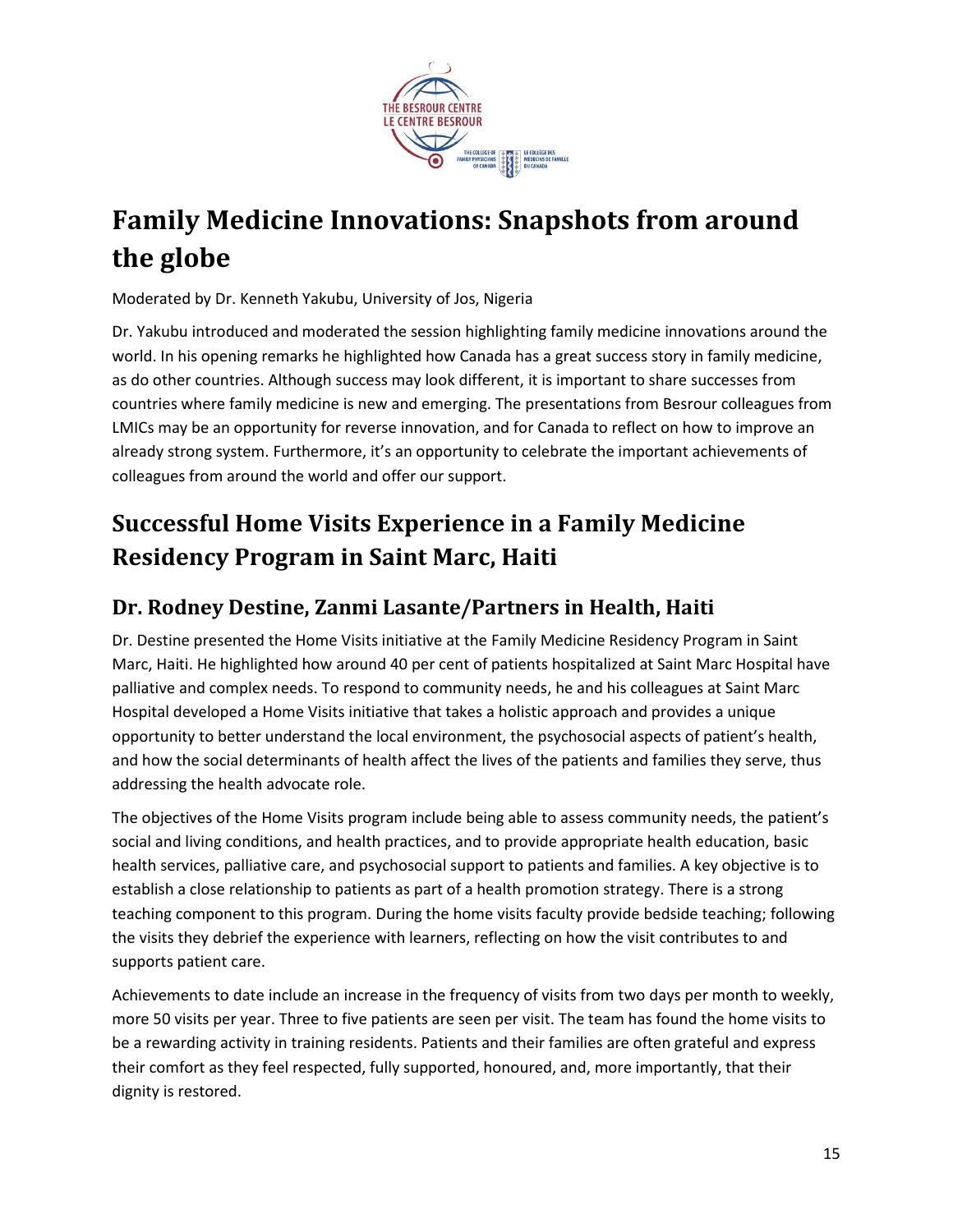

### **Discussion: Participant comments**

- An inspirational presentation. In our country we have a great divide between the care of people in their homes and in institutions. Haiti's model of home visits provides a potential solution for bridging this gap. (Dr. Robert Woollard, University of British Columbia, Canada)
- It seems like the visits are very intensive. Aside from the home visits, how is care coordinated? (Dr. Stephen Cashman, Locum Physician, Canada)
- Is geography a barrier? (Dr. David Ponka, University of Ottawa, Canada)
	- $\circ$  The visits are intense, and you need the human resources to be able to do this—faculty members, residents, PGY3s and PGY2s, sometimes PGY1s, nurses, and psychologists. There are weekly visits, sometimes twice per week. Patients don't pay, since it is part of our family medicine mandate. But of course, money is needed for fuel, to buy medicines for patients, and yes, distance is a barrier. (Dr. Rodney Destine)

### <span id="page-15-0"></span>**Family Medicine Residents' Annual Health Fair in Saint Marc, Haiti**

### **Dr. Emmanuel Fabrice Julcéus, Zanmi Lasante/Partners in Health, Haiti**

Dr. Fabrice Julcéus presented the Annual Health Fair Initiative of the Family Medicine Residency Program in Saint Marc, Haiti. The Annual Health Fair is part of the three-year family medicine curriculum, which has strong community, social, and preventive medicine components. The Annual Health Fair is a mandatory project for the third-year residents. The objectives of the initiative are that third-year residents demonstrate leadership and management capacity in mobilizing colleagues and communities around a health activity, contribute to health promotion in the community, and create awareness of family physicians and their important role in health.

The Annual Health Fair, a one-day event, is held in a public venue, and different booths and stations are set up. For example, there are booths for health education, screening, product distributions, simulations, and family medicine information.

Accomplishments to date include five fairs, from 2014 to 2018, successfully led by residents, with more than 50 faculty, staff, and resident volunteers involved each year. Each year there have been over 1,000 participants and awareness has been raised around women's and children's health, chronic and infectious diseases. There have been screenings for HIV, cervical cancer, diabetes, and hypertension, and product distributions such as contraceptives, hygiene kits, and mosquito nets/repellent. Importantly, through the fairs, awareness has been created around the importance of family medicine: what it is, where to access it, when, and why.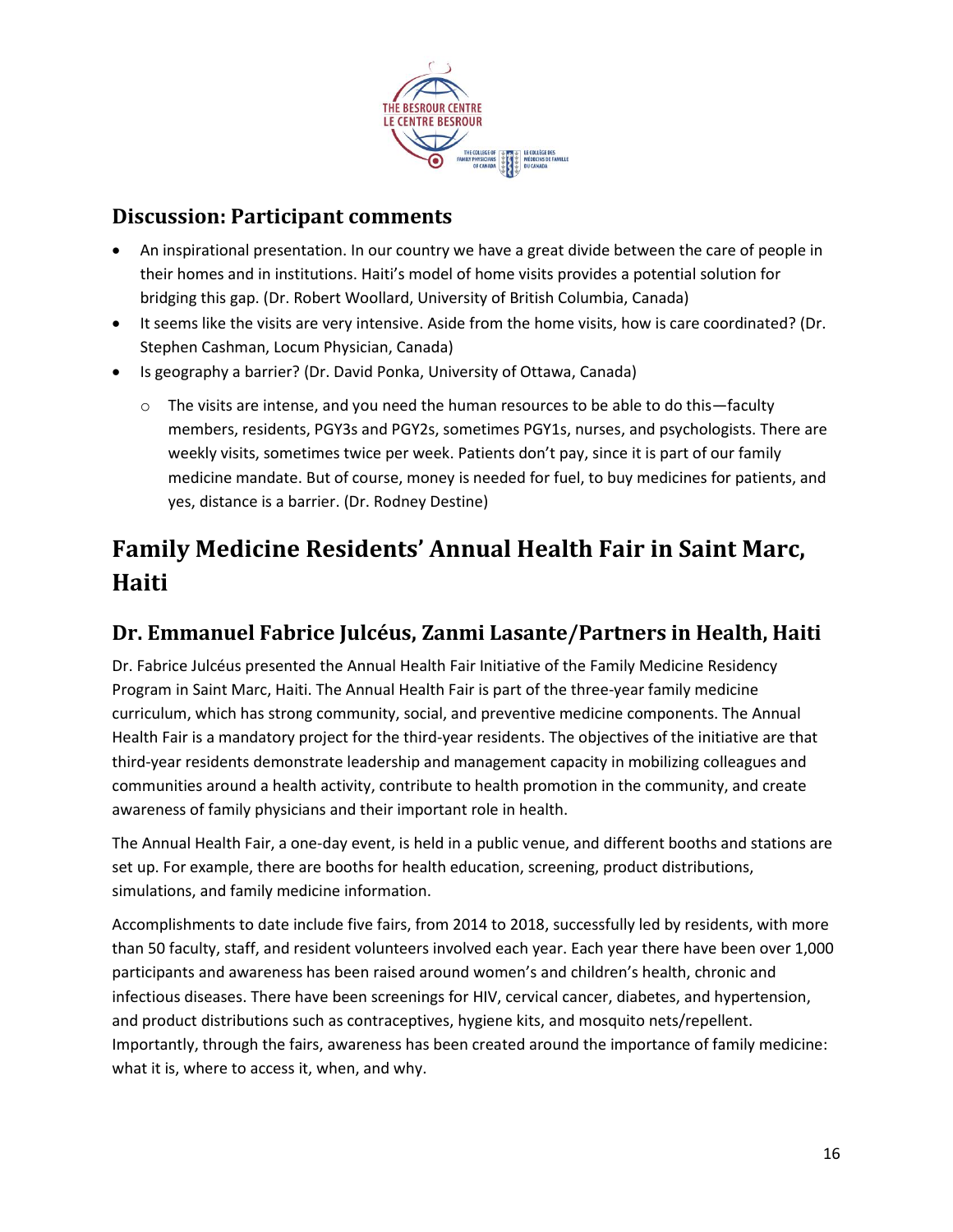

### **Discussion: Participant comments**

- When you do the screenings at the fairs do you know how many people are retained as patients at the primary care centre?
	- $\circ$  A follow-up appointment is arranged for people who do screenings at the fair. A big proportion come back to the centre. (Dr. Emmanuel Fabrice Julcéus)

### <span id="page-16-0"></span>**A Comprehensive Collaboration Fostering Primary Health Care in Brazil**

### **Dr. Samuel Soares, Santa Marcelina Primary Health Care, Brazil**

Dr. Soares highlighted the international collaborations to strengthen primary care in which Santa Marcelina Primary Health Care in Sao Paolo, Brazil, are engaged. Brazil is one of the largest economies in the world yet has among the highest levels of social inequality. Sao Paolo's population is over 20 million. The Santa Marcelina Group is located in the eastern part of Sao Paolo, one of the poorest areas of the city, and cares for approximately 2 million underserved people. Santa Marcelina has three hospitals and 68 clinics with 200 teams to take care of this population; the teams are located in the *favelas.*

Santa Marcelina is recognized as having one of the best family medicine undergraduate programs in Brazil, and a significant number of national and international publications for fostering primary health care. Furthermore they have developed an innovative team model, with professionalism, social accountability, and a horizontal organization to address non-communicable diseases, maternal and child health, patient safety, mental health, and emergencies in primary health care.

Engaging in partnerships is an important part of Santa Marcelina's work. Santa Marcelina has partnerships with McGill University, the U of T, and the Besrour Centre. The partnership with McGill University focuses on faculty development and research capacity strengthening. With the U of T, the partnership is that each year one or two PGY3 fellows in Global Health and Care of Vulnerable Populations from Toronto spend up to three months at Santa Marcelina. There is planning for future exchange of undergraduate students. Finally, with Dr. Clayton Dyck and the Besrour Centre, the partnership centres on curriculum design for undergraduate education and evidence-based learning.

### <span id="page-16-1"></span>**Primary Care and Family Medicine in Brazil**

### **Dr. Adelson Guaraci Jantsch, Sociedade Brasileira de Medicina de Família e Comunidade, Brazil**

Dr. Jantsch addressed family medicine and primary care in Rio de Janeiro, Brazil. Brazil is a place of polar extremes where the poor live alongside the rich. Brazil is also living a polarized epidemiological transition**,** with a high prevalence of chronic health conditions, violent deaths, and infectious diseases.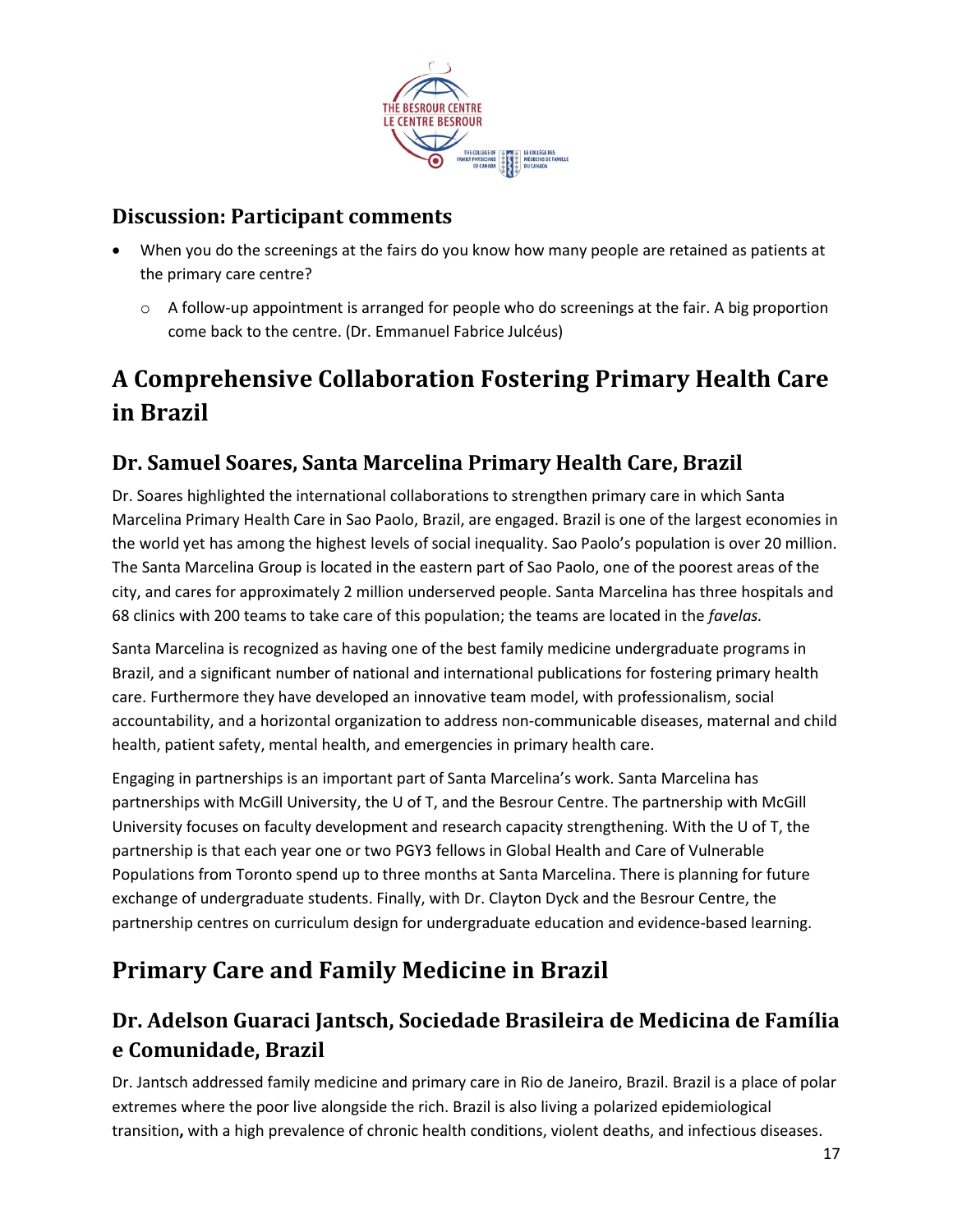

Brazil's health system is two-tiered. There is a public system that covers approximately 75 per cent of the population, and a private system (in the form of private insurance and out-of-pocket payments) covering the other 25 per cent of the population. However, public health care costs represent 3.59 per cent of the gross domestic product whereas the private system represents 4.41 per cent.

In 1994 the National Family Health Program was introduced as a federal policy for the country. The 10 policy commitments were:

- Health protection and promotion
- Geographically delimited areas
- Interdisciplinary teams
- Teams living in the community where they work
- Community engagement in health promotion
- Comprehensive and continuous care
- Coordination with the local health system
- Continuous professional education
- Higher salaries
- Encouragement of community participation

The policy allowed for funding to the municipalities and laid down a strategy for primary care reform.

Community health agents play a central role in the Brazil's primary health care system, as core members of the Brazilian primary health care strategy. They must live in the family clinic's catchment area, are the connecting point between primary health care professionals and the community, know their community's main health problems, and their focus is not merely disease conditions, but prevention.

The achievements of the Rio Family Medicine Residency Program include growing from 60 places in 2012 to 150 in 2018 and 100 preceptors, two thirds of whom where students in the program. All preceptors must be members of one of our different committees including a committee on multimorbidity, research, quality improvement, health systems, and others. Challenges include financing residencies and the current cancellation of a program for foreign doctors, namely doctors from Cuba. In the current political climate and its uncertainty, the Government of Cuba decided to take their doctors out of Brazil, which will represent a significant loss for the primary care sector.

#### **Discussion: Participant comments**

- What are the chances of Rio's graduates filling the rural spots left by Cuban doctors?
	- $\circ$  Brazilians are able to apply for rural spots, but typically half of these spots were occupied by Cubans. Cuban doctors are really good doctors, they did a great job in Brazil and we have to be grateful to them. I am very sorry to hear this news. (Dr. Samuel Soares)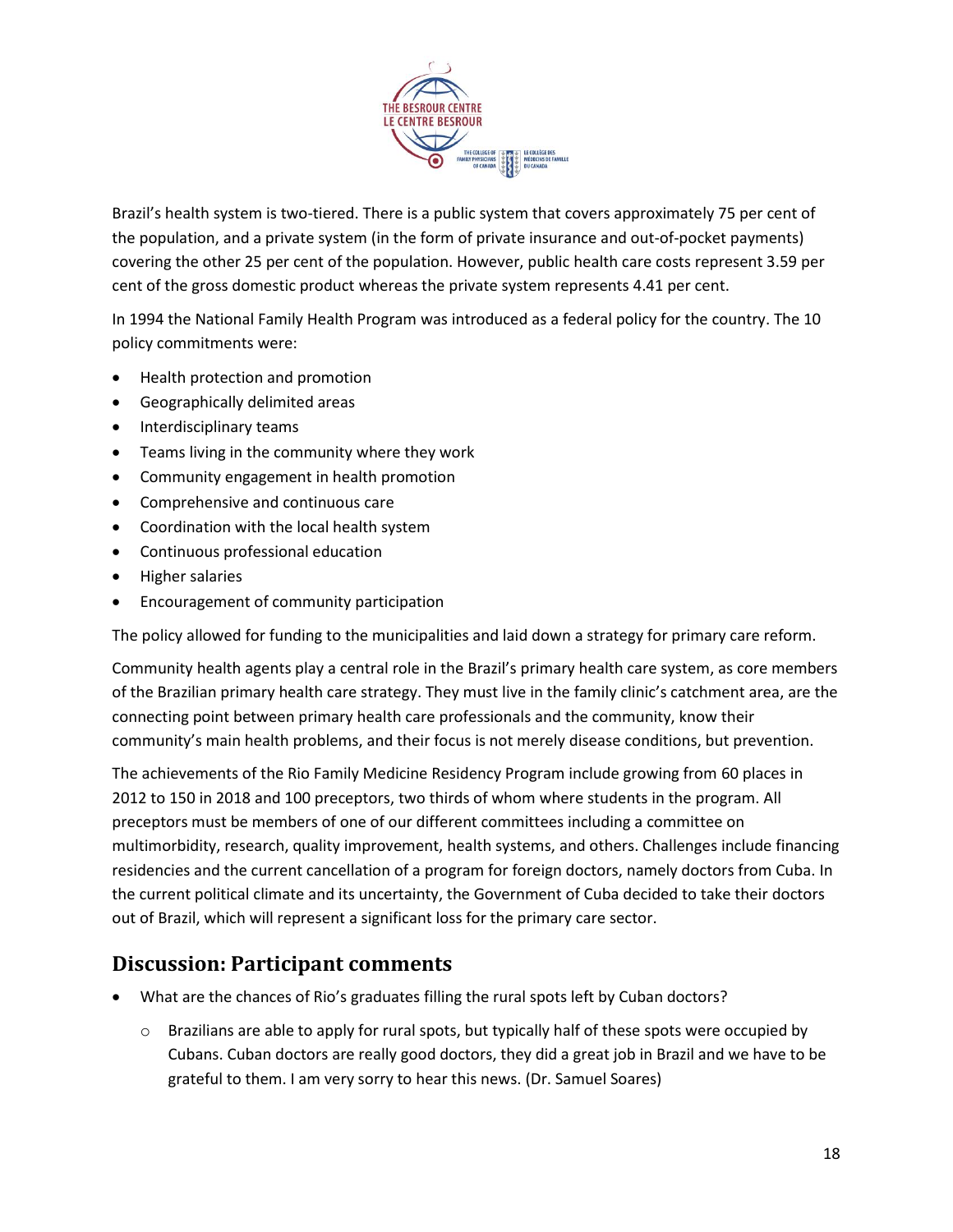

- What have you done in Brazil that you have three institutions from Canada collaborating with you? (Dr. Aboi Madaki)
	- o Perhaps our attractiveness to partners is related to the National Health System in Brazil and our strong primary health care, especially after 1994. Santa Marcelina is located in the eastern part of Brazil, an area where there is a lot of poverty, but this group has been working closely with the communities since the 1960s. Perhaps it also has to do with the group's leader Sr. Monique, a family doctor from Canada. (Dr. Samuel Soares)
	- $\circ$  If you knock on doors and ask for help, you can find a lot of willing collaborators. With regard to the Cuban doctors, it is a shame that we are losing them. (Dr. Adelson Guaraci Jantsch)

### <span id="page-18-0"></span>**Family Medicine in Ethiopia**

### **Dr. Sawra Getnet, Department of Family Medicine, Addis Ababa University, Ethiopia**

Dr. Getnet presented the development and achievements of the Addis Ababa University (AAU) Family Medicine Program. Ethiopia is a country with a population of approximately 100 million people and it is a young population. The initial discussions concerning family medicine in Ethiopia date back to 2008 and culminated in a note from Dr. Atalay and Dr. Miliard to Dr. Tedros, Minister of Health, in August 2011. This communication described family doctors who could lead district hospitals, supervise general practitioners and other health professionals, and deliver life-saving clinical services. Dr. Atalay and Dr. Miliard identified family physicians as "specialists trained at the postgraduate level to serve as frontline clinicians and to prevent and manage common problems for patients of all ages-for everyone in the family including pregnant women, children, and adults." In October 2011 the Federal Ministry of Health officially approved the concept and requested that AAU proceed with plans to develop a new residency program in family medicine.

The Family Medicine Program was developed in partnership with the U of T and the University of Wisconsin, and started in February, 2013. Since then there have been 18 graduates of the three-year program. In their first year, residents are required to complete a quality improvement project and in third year a mandatory research project. During the third year, there is a heavy skills-based curriculum with a focus on obstetrics and surgery given the needs of the population. Residents also do a one-month rotation in palliative care.

The strengths of the program include having a family medicine department; being the only family medicine program in Ethiopia; focusing on palliative care, research, mentorship; and having formed a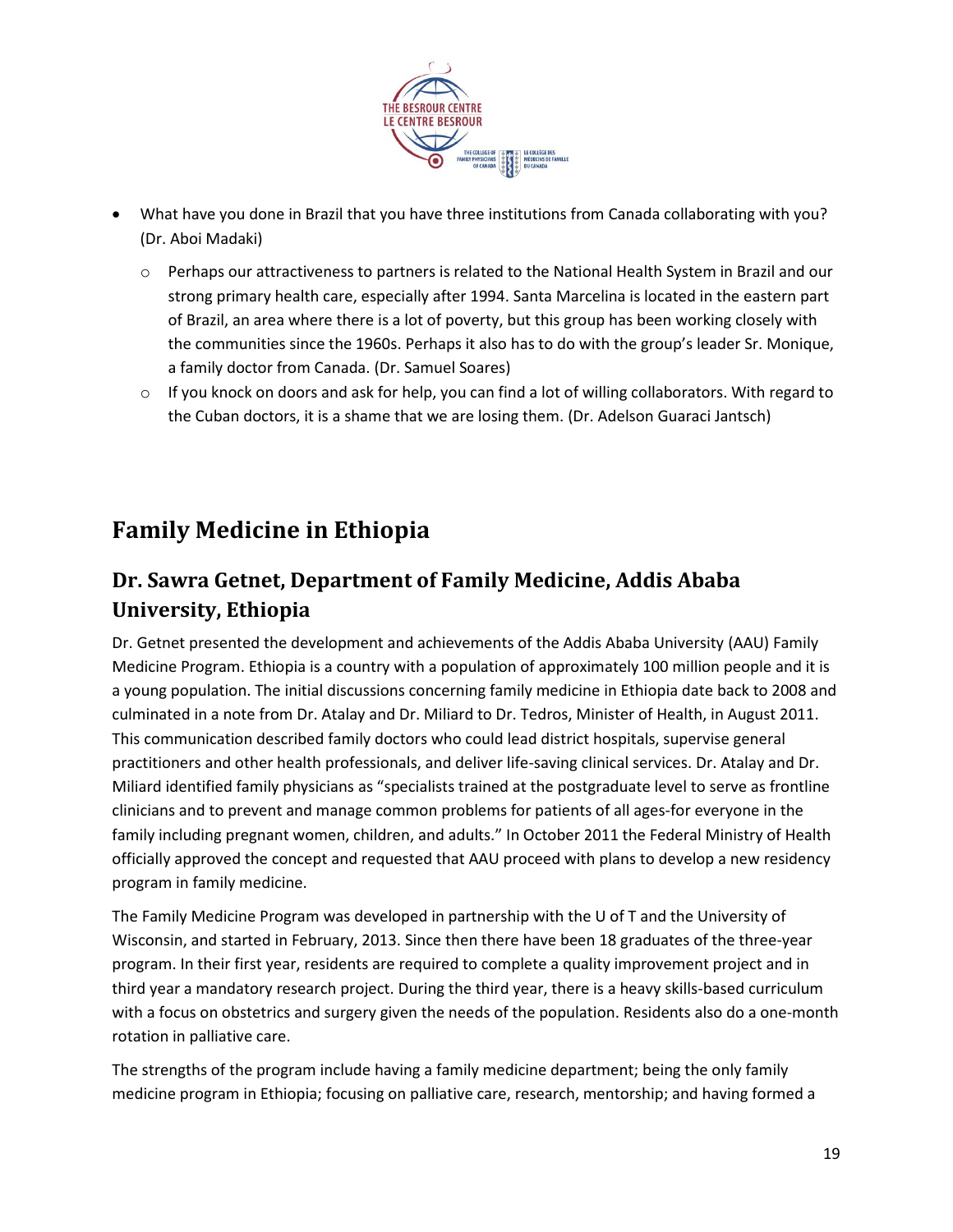

Family Medicine Society. The challenges are a lack of a family medicine-specific teaching site and that teaching is not a requirement of the program.

Opportunities for the program include a new Federal Ministry of Health (FMoH) residency matching system, faculty recruited from the graduate pool, a palliative care mandate given by the FMoH, the creation of a Society for Family Medicine, and partnerships with the U of T and other volunteers.

### <span id="page-19-0"></span>**Drug-Resistant Tuberculosis in Aceh Province, Indonesia: Threats and challenges**

#### **Dr. Ichsan Ichsan, Syiah Kuala University, Indonesia**

Dr. Ichsan Ichsan presented about drug-resistant tuberculosis (TB) in Aceh, which remains a significant problem in Indonesia as in other LMICs. There is a significant gap between treated and non-treated drug-resistant TB. The government of Indonesia has set up a National Surveillance System to report TB cases from the sub-district to the district and federal levels, but it is not a perfect system. The data show there is a significant number of people who do not seek treatment. A major problem is the loss of patients for follow-up and retention in the treatment program and many hospitals don't have reliable data. The reporting is improving and many hospitals are now using GeneXpert to detect drug-resistant TB, but not all hospitals have the technology. Therefore, there are significant gaps in the data and there is a high proportion of missing patients that are not being detected. Many patients who suspect they may have drug-resistant TB do not go to the hospital and they may seek other types of treatment such as traditional treatment.

The major causes of drug-resistant TB in Aceh are poverty and lack of education, incomplete therapy by patients, lack of diagnostic equipment, and lack of skilled providers to diagnose and treat the condition.

Indonesia's plan to manage drug-resistant TB includes a political will to eradicate the condition, case detection by sputum smear and microscopy, a standardized treatment regiment, an improved drug supply, and a good recording and reporting system.

### **Discussion: Participant comments**

- Looking at Ethiopia with a population of 100 million people and 18 family medicine graduates to date, are there plans to scale up? (Dr. Vincent Cubaka)
	- o There is currently a plan to start two new residencies in family medicine (Dr**.** Sawra Getnet)
- In Rwanda, there is also a problem of drug-resistant TB and given the seriousness of the problem when it concerns drug-resistant TB, there can sometimes be aggressive approaches to demand people take treatment (Dr. Vincent Cubaka)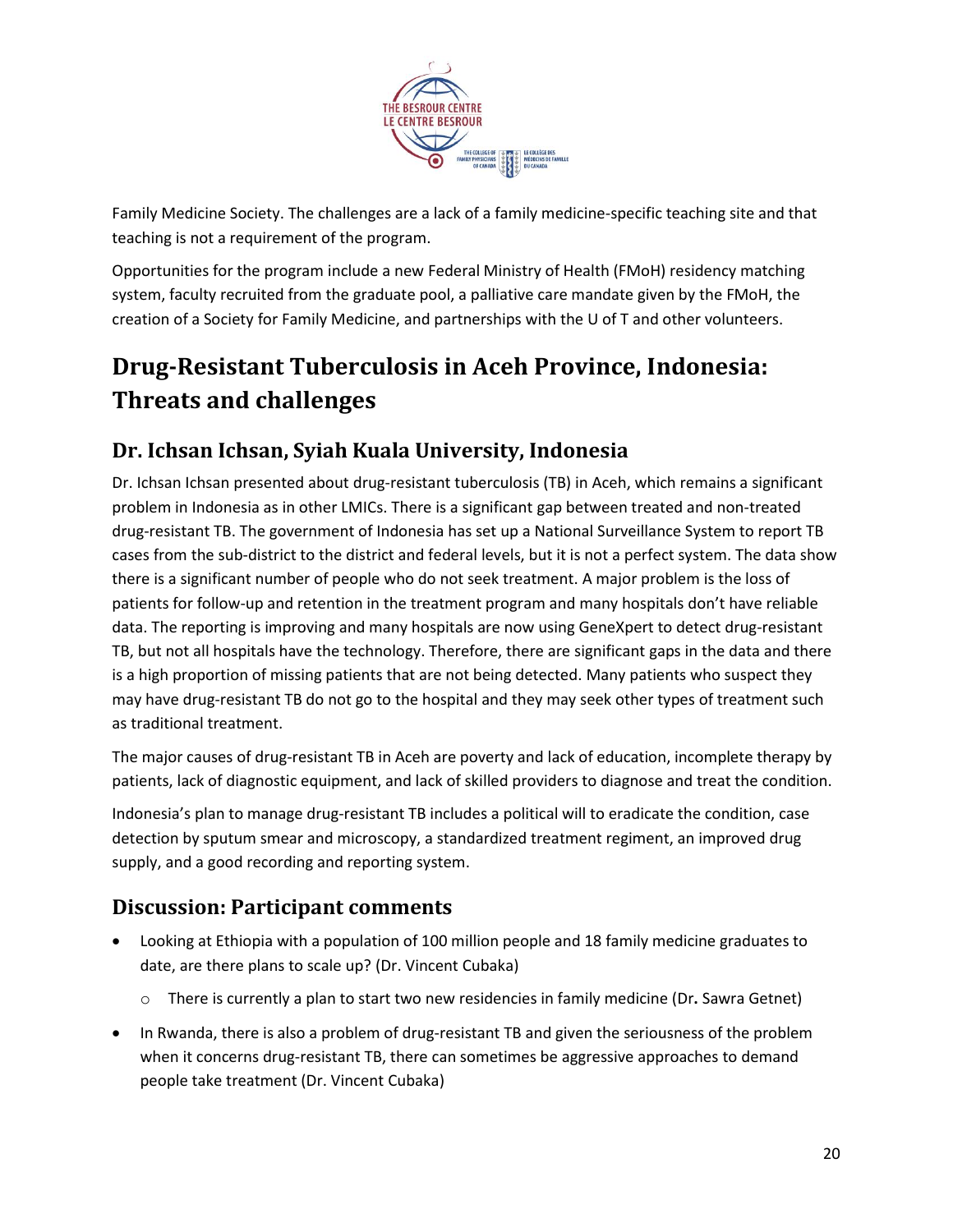

## <span id="page-20-0"></span>**Modified World Café: Besrour Centre current and future state/reflections of the global family medicine community**

### <span id="page-20-1"></span>**Update on the Research Working Group**

### **Dr. David Ponka, University of Ottawa, Canada**

Dr. Ponka provided an update on the research activities of the Besrour Research Working Group over the past year. He began his presentation by encouraging partners to create research committees in their own environments and stressed the importance of implementation science research.

Dr. Ponka acknowledged the Research Committee and the Scientific Committee for excellent work to increase the poster submissions to the Besrour Forum. There was an increase from 15 posters in 2017 to 22 in 2018. The Research Working Group has published papers in *Canadian Family Physician*. There were five papers, and one is forthcoming, in the first Besrour Paper Series focusing on methodology in family medicine research. The second series of papers, a between-country comparison of family medicine and primary care in Canada and Brazil, was launched in November 2018 with two articles in *Canadian Family Physician*.

The committee still largely relies on volunteers. The next challenge is to keep thinking about funding models, perhaps fellows and research assistants. Alignment is also important, and the committee has aligned itself with many organizations including: Sociedade Brasileira de Medicina de Família e Comunidade (Brazil), Réseau international francophone pour la responsabilité sociale en santé (RIFRESS), the WHO, WONCA, and Ariadne Labs, among others. With Ariadne Labs the group has an important seat on a major research project that is looking at unmet needs in family medicine around the world.

At last year's Besrour Forum the research priorities identified by the group were mental health in primary care, supporting new family medicine graduates, and how to best set up team-based care, themes that continue to be salient and kept coming up at the most recent North American Primary Care Research Group Conference.

Dr. Barkley asked the group to do a scoping review of leadership in family medicine and of how to support new graduates to develop leadership skills. On the subject of mental health, there have been discussions with Dr. Patrick Chege to work on a project about mental health screening by community agents in Kenya.

Dr. Ponka concluded his update by reiterating that there is enough evidence in family medicine to affect policy. There are tools such as GAPMaps, where you can see what studies and of what quality have been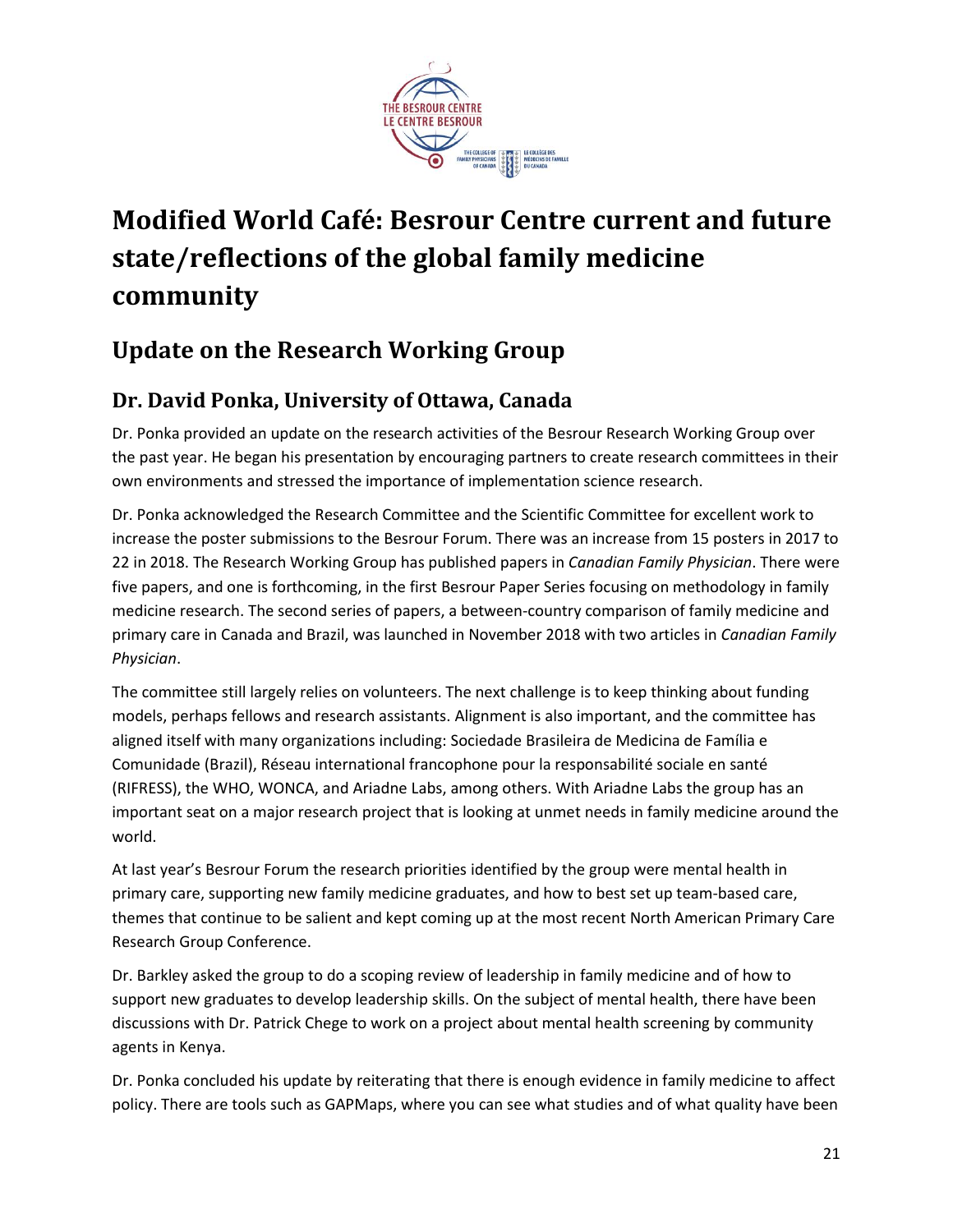

done in different areas. Efforts should be directed at filling gaps such as mental health research as well as working with a transdisciplinary approach.

Dr. Ponka posed the following questions to the group:

- How do you think we should be moving from knowledge synthesis and generation to knowledge implementation?
- In what areas should the research focus?
- Should the Besrour Centre be defining a focus or staying general?
- What are the funding opportunities to make this happen and the needed human resources?

### <span id="page-21-0"></span>**Report from the Faculty Development Working Group**

#### **Dr. Lynda Redwood-Campbell, McMaster University, Canada**

Dr. Redwood-Campbell provided a brief report on the work of the Besrour Faculty Development Working Group and expressed her excitement about the direction of the group's work.

Several years ago the Working Group conducted a focus group among Besrour members, who were asked about the faculty development needs in their own setting; 10 different countries and 12 different universities were represented. The results of this work was recently published in *Education for Primary Care*. One of the themes that came out of this research was the need for templates to be developed over time by the group, using competency-based approaches to family medicine training. Dr. Redwood-Campbell asked the audience to consider the following questions in their world café discussions:

- What would a template look like in terms of a workshop that could be developed in your own area?
- What pieces would you like to see in it?
- Are there gaps that need to be filled in your area?

Dr. Redwood-Campbell concluded by stating that the Medical Education Working Group and the Continuing Professional Development Group have merged. The challenges, opportunities, and activities of both groups are similar, so it makes sense to combine the groups and have them feed off of each other. The new group is the Medical Education and Training Working Group.

### <span id="page-21-1"></span>**Modified World Café and Reports from Table Discussions**

#### **Moderated by Dr. Katherine Rouleau, University of Toronto, Canada**

During the World Café session, the audience was asked to break out into different groups, or stations, according to five themes: leadership, research, community engagement, education, and team-based care.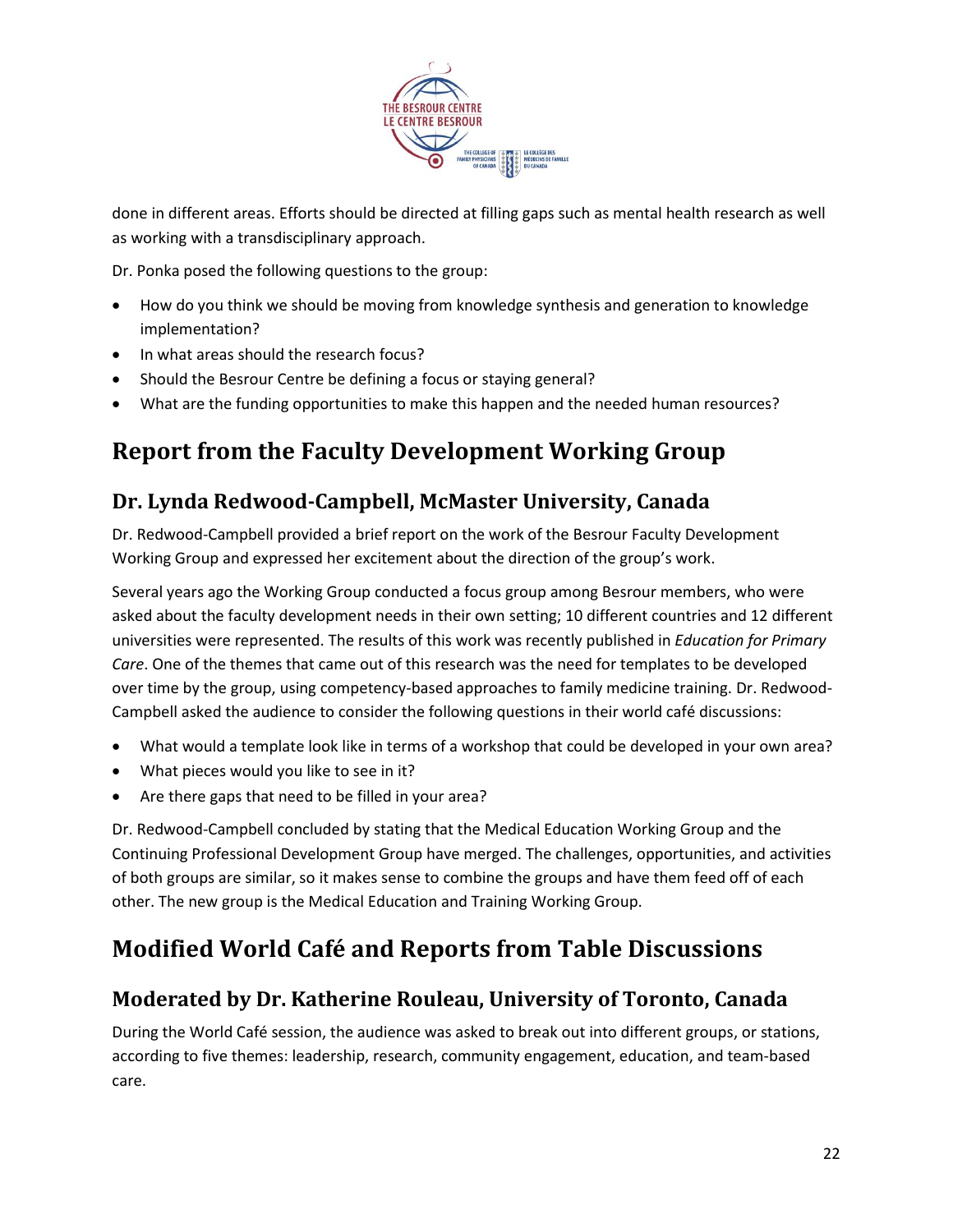

The participants were free to choose the station in which they wanted to participate and were given 20 minutes to discuss, as a group, directions for the Besrour Centre in the respective theme. After 20 minutes participants were given the choice of staying at their original station or switching to a new station for the second 20 minutes.

The group naturally divided into four stations—leadership, research community engagement, and education—of approximately equivalent size (8-10 people per group). There was no uptake for the team-based care theme. After 20 minutes, despite having the option to move, everyone except one individual stayed at their stations.

### **Report from the Education Table**

The education table identified the following future directions, recognizing that everyone is at a different stage of family medicine development:

- Develop a template for training to be used in different contexts of family medicine teaching to address health system needs
- Share documents that already exist, such as WONCA standards. These documents could be helpful for colleagues who are in environments where family medicine is just beginning to be developed.
- Develop a platform for sharing different experiences, what has or has not worked
- Share curriculum development experiences and content for undergraduate and postgraduate teaching
- Exchange of knowledge between sites such as the Chinese and Canadian family medicine programs that have received WONCA accreditation and other sites that might be thinking about seeking that accreditation

How do we get there?

- Develop a strategic plan for the Besrour Education Working Group
- Volunteer experts are needed in some areas (e.g., curriculum development, health systems strengthening) to go to other countries to support colleagues in the areas where support is needed. Identifying experts in different areas is an important step.
- Strengthen collaborations to keep momentum going on projects in between Forums

What are the next steps?

- Having a good platform is important, and the Besrour Centre has been providing that
- Developing a needs assessment template, to identify needs within a particular training context
- Beginning by looking at what needs assessments already exist and building on them

Who else should be involved?

• It will be different in different contexts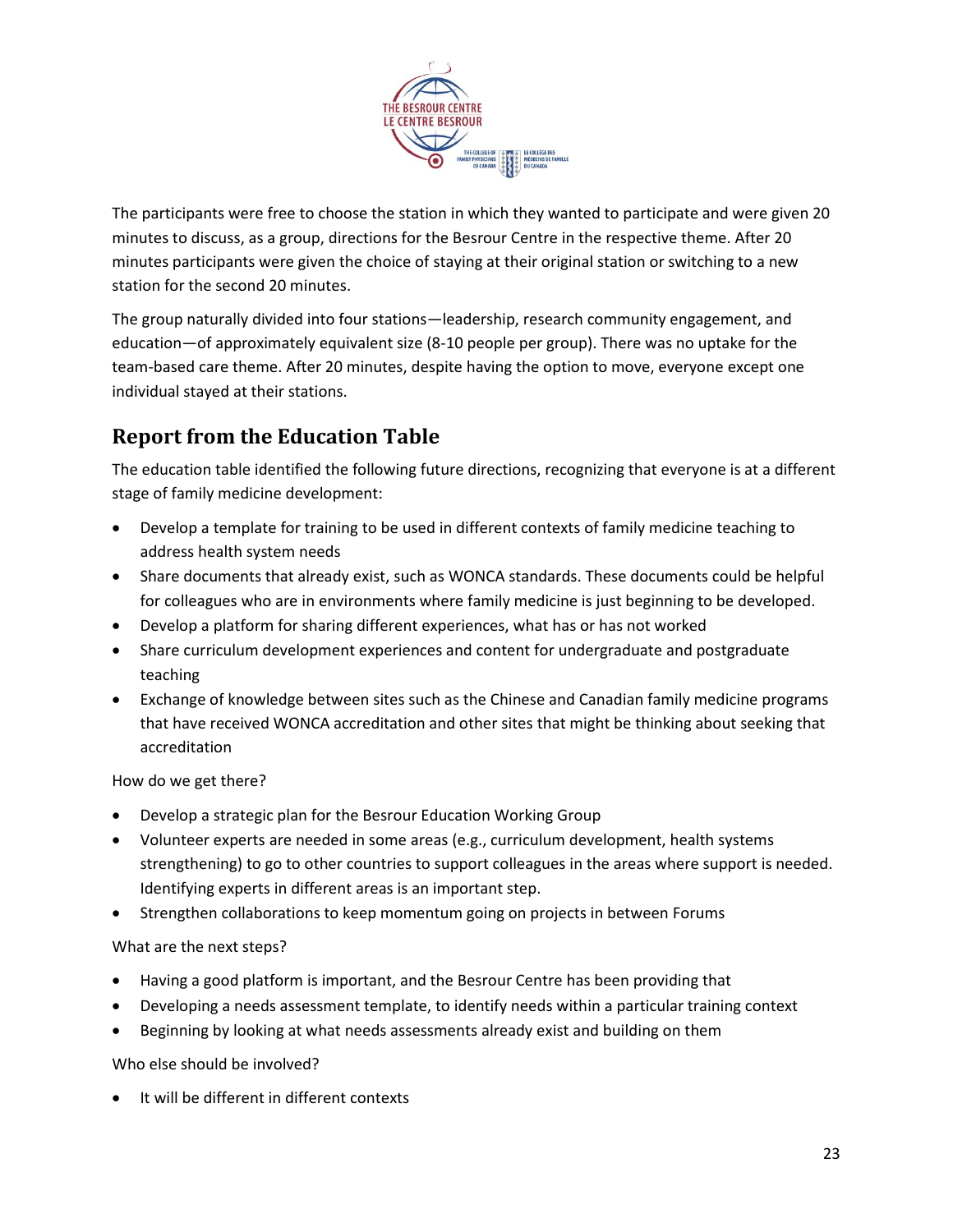

### **Report from the Community Engagement Table**

The community engagement table identified the following future directions:

- Define community and community engagement. Patient and community engagement means different things to different people, and engagement can take place at different tiers.
	- $\circ$  Community engagement is one of the pillars of the partnership pentagram, it gives balance to the pentagram, it is not an ideology, but a mechanism for translating ideas into reality
- Build true partnerships: community engagement has to be a true partnership. It is often tokenism, where clinicians/advocates/administrators/politicians say they have spoken to a community. However, the objective should be to empower, so that the community has the ability to influence the direction of what their needs are.
- Move from focusing on needs to focusing on strengths. It is important to take an appreciative inquiry lens and ask what success stories are happening around community engagement, especially in the Besrour Group. This may help elucidate what creates success.

How do we get there?

- Collect success stories in the Besrour community and conduct a thematic analysis to identify key elements of community engagement that others could learn from. Besrour could be a hub for collecting these stories. It would be ideal if there was an interactive space where these stories could live and be exchanged.
- Make community engagement an all-encompassing theme or create a community of practice to expand the learning, since community engagement intersects with the other parts of the partnership pentagram and also involves research, education, leadership, and team-based care.

What are the next steps?

- Find a place where this project could live
- Find success stories from the Besrour community and build on them, creating a community of practice to amplify learning

### **Response from Dr. Shannon Barkley**

It's wonderful to see these topics that are discussed at a high theoretical level at the WHO being brought to application. It is striking to see how the Besrour Centre is at a crossroads: on the one hand continuing the work as a group and community, and on the other hand amplifying the learning to the broader global community and to make that learning accessible.

### **Report from the Leadership Table**

The leadership table identified the following future directions: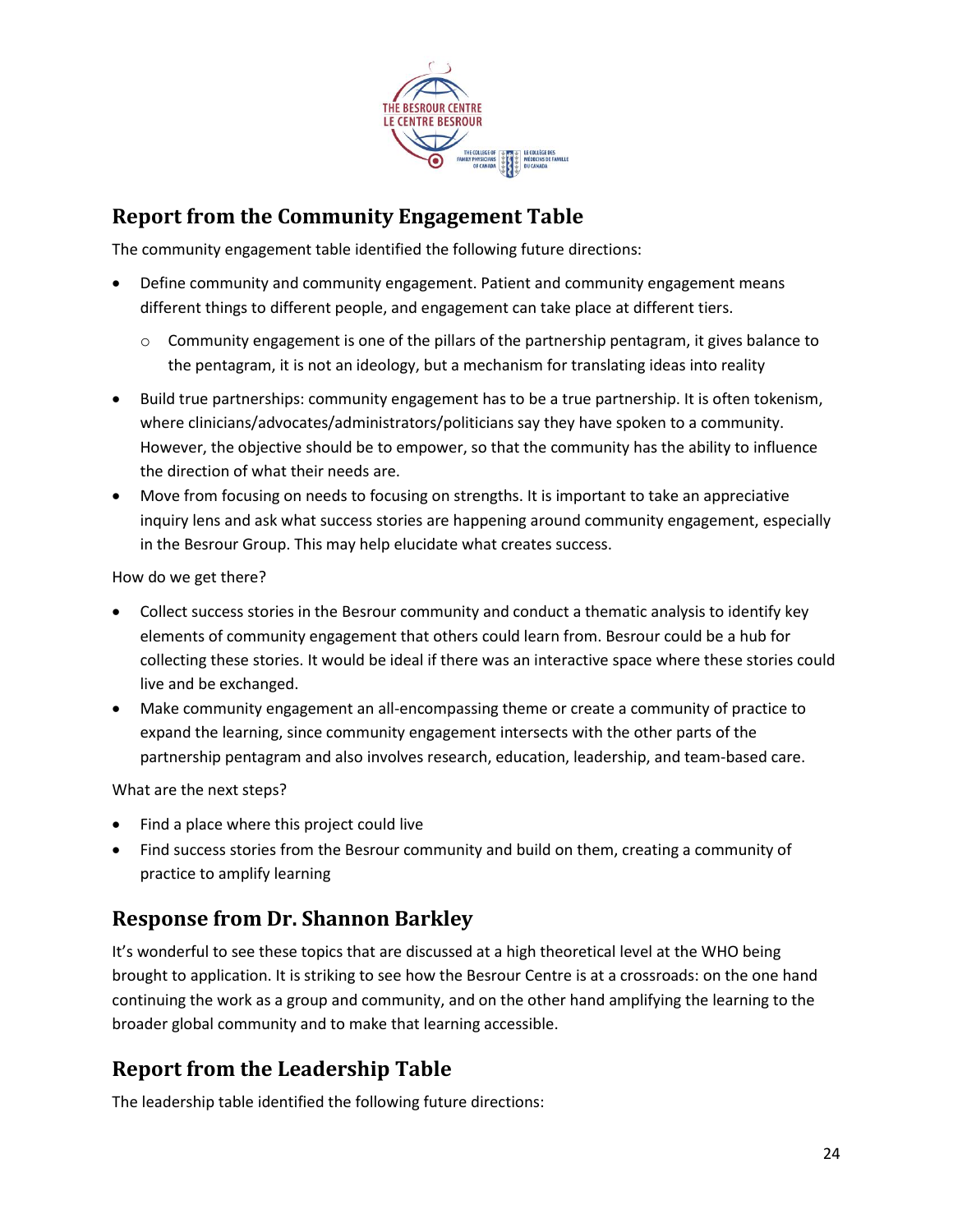

- Leadership needs to be developed as a quality in students, residents, and colleagues
	- $\circ$  Leadership is seen as showing the way to engagement/commitment, and in turn engagement and commitment leading to leadership.
- Actions of social commitment and engagement have to be fostered within the training environment. Student and resident initiatives should be supported, and they will do wonderful things. They are good communicators and very talented at social media. Giving trainees space to initiate activities and mentorship will go a long way to develop them as leaders.
- Students need to be guided toward primary health care so they can be leaders for family medicine, and their leadership should be encouraged early

How do we get there?

- Residents should do training in the community as soon as possible, outside of tertiary hospitals, in community health facilities
- Training should be ambulatory, distributed across the territory not kept within the capital city, and it should be supervised (with tutors and preceptors), rather than just abandoning the trainee in an environment they don't know

#### **Report from the Research Table**

The research table identified the following future directions:

- Develop more collaborative research, especially in common shared issues
- Improve the quality of research and move from volunteer work to professional research endeavours

How do we get there?

- Develop resources and training, as not everyone is at the same level of skills in terms of research methodologies in primary care
- Create a research platform or repository of research to facilitate communication
- Develop/run training about methodology to do implementation research and knowledge translation
	- o The WHO has some resources in implementation research
- Increase participatory research and trans-disciplinary research.
- A twinning model with north-south students matched to develop a proposal to respond to issues in the south.

What are the next steps?

• Further reflection on ideas discussed and on how to fund research, since quality research requires funding

Who do we involve?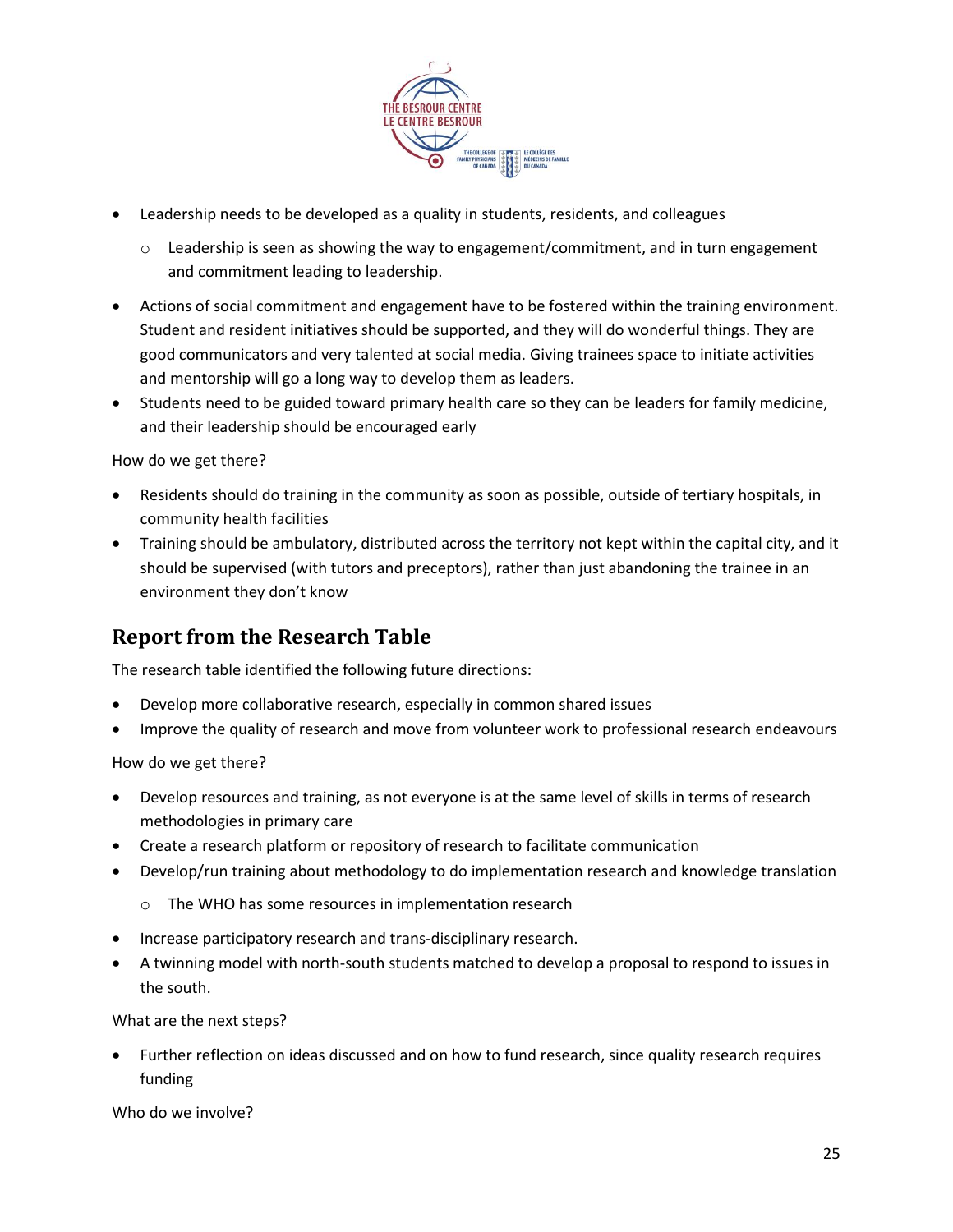

• Research teams in our settings, stakeholders, community leaders, and policy makers

### **Response from Dr. Shannon Barkley**

- The leadership group raised some good questions, what is the purpose of leadership, and what is the purpose of family medicine? An important question to ask is how can family medicine lead health systems?
- The research group also raised important points, from building capacity to improving the quality of research generation. I agree that implementation research is the way of the future.

#### **Discussion**

Following the presentations by each of the tables, a group discussion highlighted the following points:

- There is a need to create a database containing information on each member of the Besrour Centre. (Dr. Ichsan Ichsan)
- The themes discussed (leadership, research, education, community engagement) are all interconnected. Instead of seeing the four areas a destinations, we should see each as roots and motors. (Dr. Ahmed Maherzi)
- Family medicine is not the end point, it is a means to an end. So, we should advocate for family medicine, and grow the discipline as a means to keeping people and communities healthy. (Dr. Shannon Barkley)
- There has been a lot of discussion around having an online platform for the Besrour network, a discussion that has been going on for a few years. How do we make it happen? (Dr. Rodney Destine)
	- $\circ$  There is a platform created by the WHO that is free of cost and can host communities of practice. There is a significant time investment in moderating these platforms, but this space exists and the Besrour Centre is invited to apply to host a community of practice on the platform. (Dr. Shannon Barkley)
	- o All participants in attendance were in favour of the Besrour Centre looking into using the WHO platform
- The CFPC has agreed to support the Besrour Centre through providing \$500,000 per year over the next five years. A portion of this funding will go toward funding two positions: an education lead and a research lead. The Besrour Centre is also in the process of hiring a research assistant who could help with the Centre's various research activities. (Dr. Katherine Rouleau)
	- o The research assistant could liaise with the different research teams of the international Besrour partners (Dr. Ichsan Ichsan)
- As the Besrour Centre expands and is linked to large pots of funding, it should be cautious about keeping its diversity and not try to homogenize. The Centre should be cautious not to fall into linear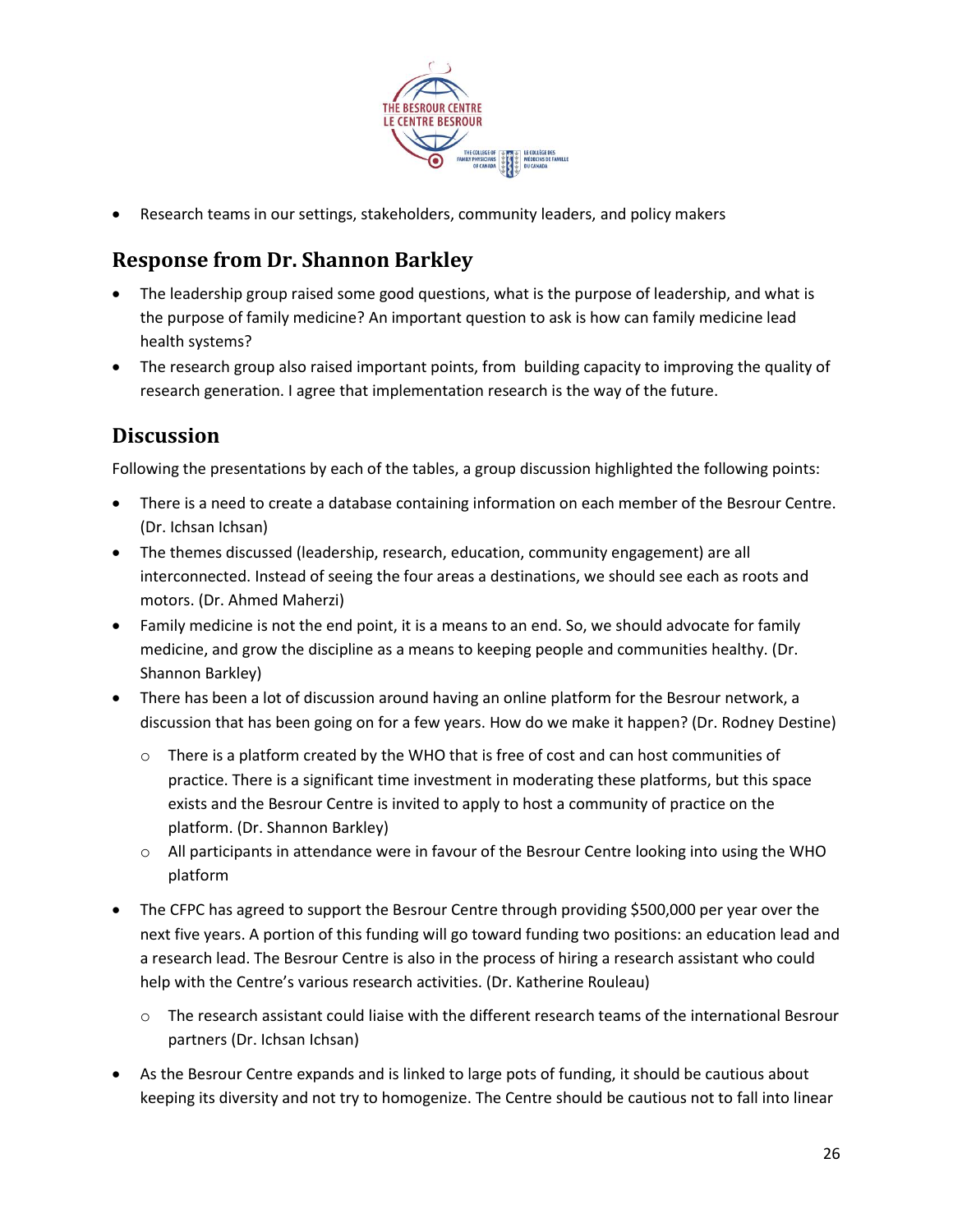

forms of thinking, but maintain its diversity and complexity, and celebrate and use its differences. (Dr. Robert Woollard)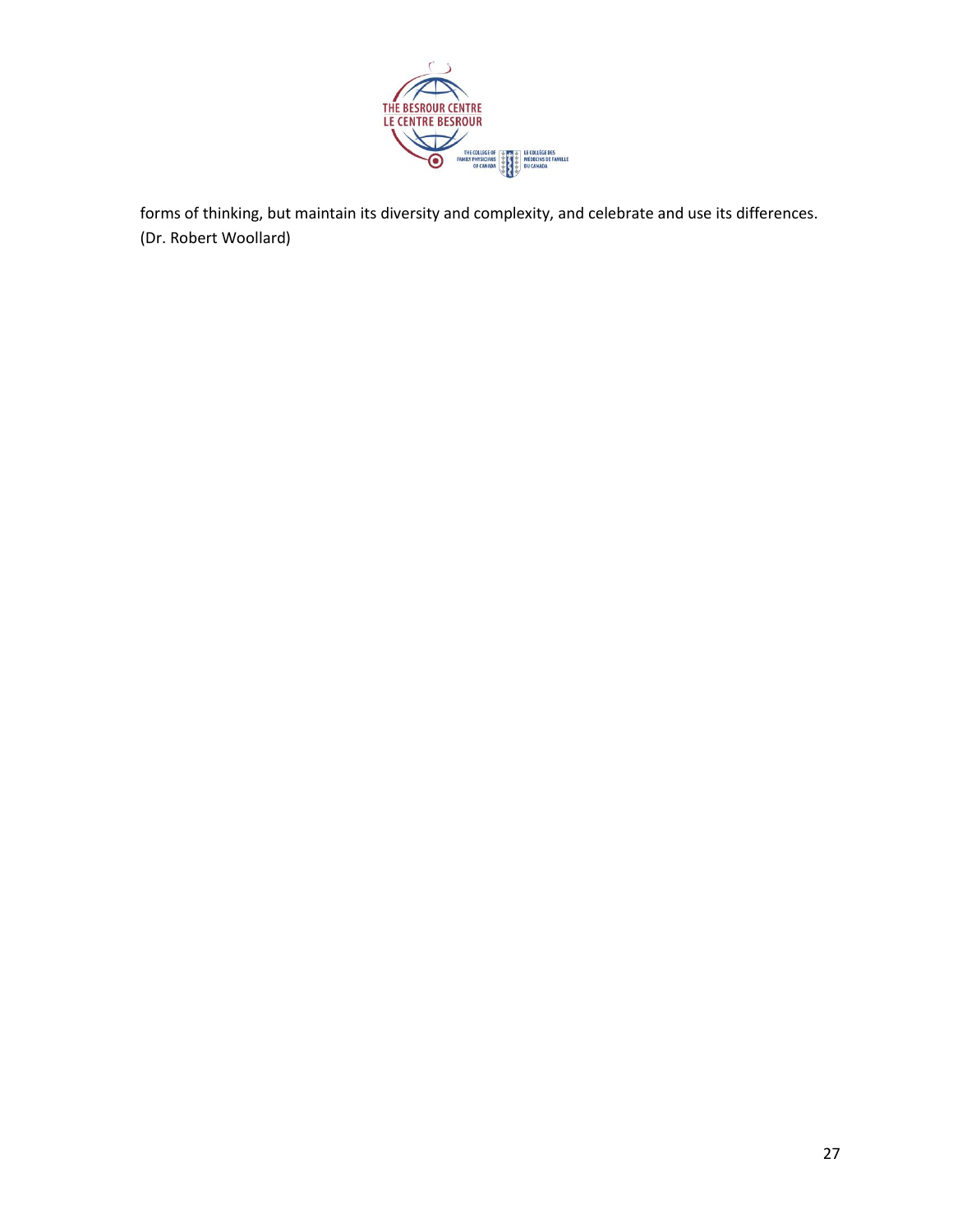

## <span id="page-27-0"></span>**Wrap-up/Closing Session**

Dr. Rouleau provided a summary of the different sessions making up the Besrour 2018 Forum. She thanked those who joined the conference for the first time.

The session had two main objectives. The first was to wrap up the meeting, and the second was to tell those who are new about the Centre and its activities.

The Besrour 2018 Forum started the week on the momentum of Astana Declaration and the commitment to a renewal of primary health care. Presentations from five international leaders respectively representing the WHO, the World Bank, the Ministry of Health of Argentina, the Ministry of Health of Tunisia, and the University of Rwanda—spurred reflection on the Astana Declaration and the role of primary health care in achieving health for all.

The three pillars of primary health care as defined by the Declaration of Astana are multisectoral policy and action for health, empowered people and communities, and primary care and essential public health functions as the core of integrated health services (see Figure 2).



Figure 2: The components of primary health care<sup>4</sup>

The technical background document to the declaration, *A Vision for Primary Health Care in the 21st Century*, <sup>4</sup> defines what kind of primary care is expected in order to achieve equity, and that includes robust, high quality primary care that contributes to continuity, comprehensiveness, continuity, coordination, first contact, and person centredness.

The second day saw a panel of deans speaking to the theme of social accountability, organized by Dr. Ahmed Maherzi, a dean with deep experience in what it means to be a dean with a vision to usher in family medicine in a country. The panel discussed the important role of faculties of medicine in advancing social accountability in different contexts.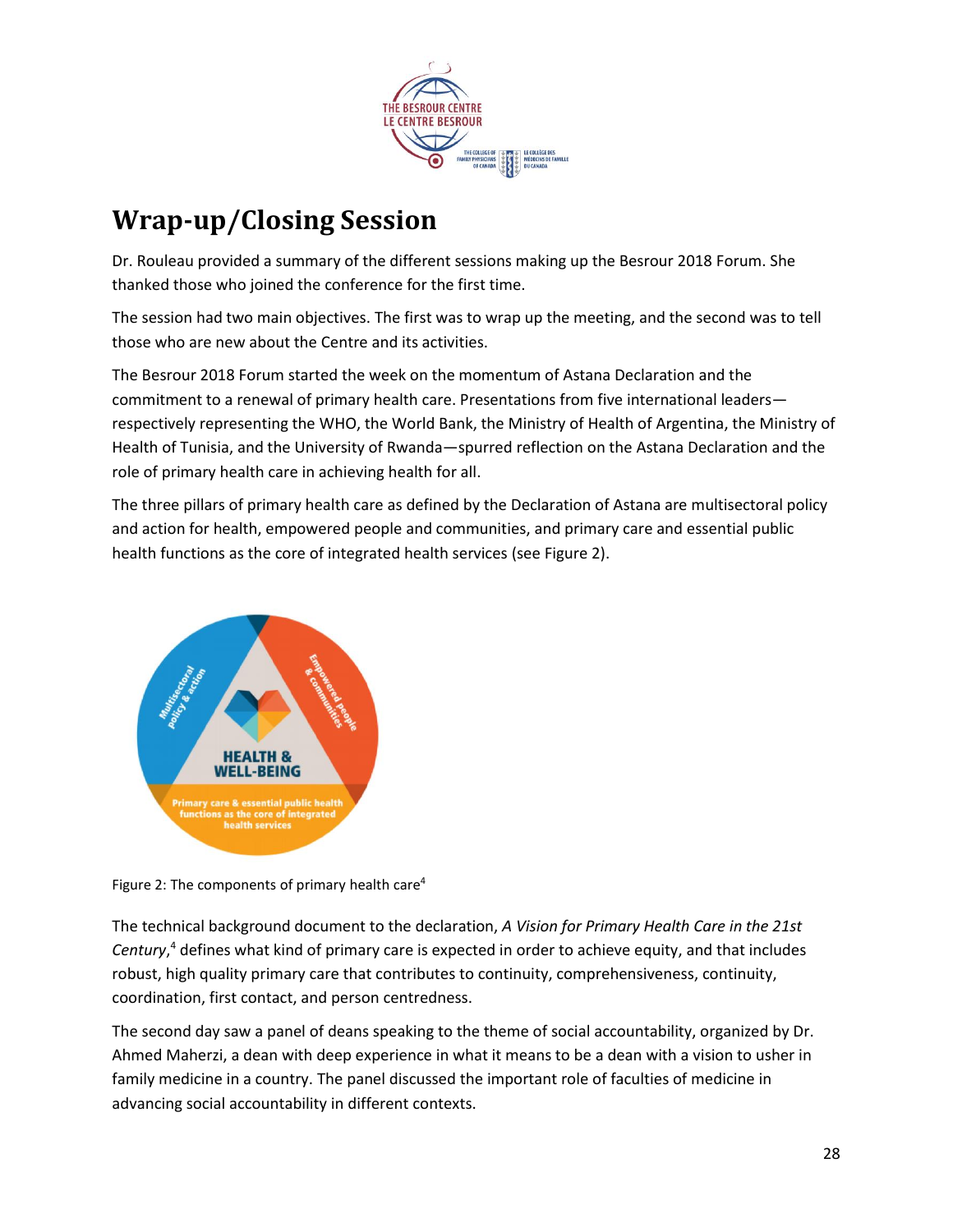

There were country presentations on family medicine and primary care innovation in many settings, including Brazil, Haiti, Indonesia, and Ethiopia that provided concrete examples of projects responding to concrete needs on the ground.

The conference ended with a rich discussion about the essential role of education, research, and community engagement, and leadership in strengthening family medicine and primary health care globally. There were other presentations, including one by the Faculty Development Working Group about creating a template for family medicine faculty development around the world. There was also the signing of a Letter of Intent between the CFPC and the West African College of Physicians.

Dr. Rouleau invited all participants to offer their perspectives and experiences at the 7th Annual Besrour Forum.

### **Discussion: Participant comments**

- I learned about social accountability, and how it is being understood in different cultures. I am reflecting on how to bring social accountability back home to Saudi Arabia. (Dr. Baraa Alghalyini)
- There is much for us to learn from low- and middle-income countries that can inform our practice. It is always going to be in a reciprocal relationship, and the Besrour Centre is one way that this reciprocity can be magnified. (Dr. Warren Bell, Canadian Association of Physicians for the Environment, Canada)
- This was a special week for me. We initiated an approach to start a collaboration three years ago. This week was a culmination with the signing of an expression of interest letter with the CFPC. (Dr. Aboi Madaki)
- The Besrour Forum has once again been an expression of the generalist approach to life: keeping the whole intact, as you attend to the different parts. (Dr. Robert Woollard)
- When we look across the world, we have the same solution for strengthening primary health care, family medicine, and general medicine. (Dr. Jean-Luc Dumas)
- It is important for us to assume leadership, hold ourselves and others accountable to our societies. All the pentagram components were here: policy-makers, the WHO, the World Bank academics. They have the same objective—health for all by 2030, and the Besrour network can play a crucial role. (Dr. Ahmed Maherzi)
- Through taking part in the Besrour community, I started to feel more confident, that I could contribute, and I joined groups. I return home encouraged and energized. (Dr. Vincent Cubaka)
- I am proud that we have gone from 15 academic posters in 2017, to 22 in 2018. Please submit a poster next year! (Dr. Innocent Besigye)
- I was struck by the empathy, humanity, and universal brotherhood/sisterhood comprising the Besrour Network. (Dr. Hery Nirina Rakoto Ratsimba)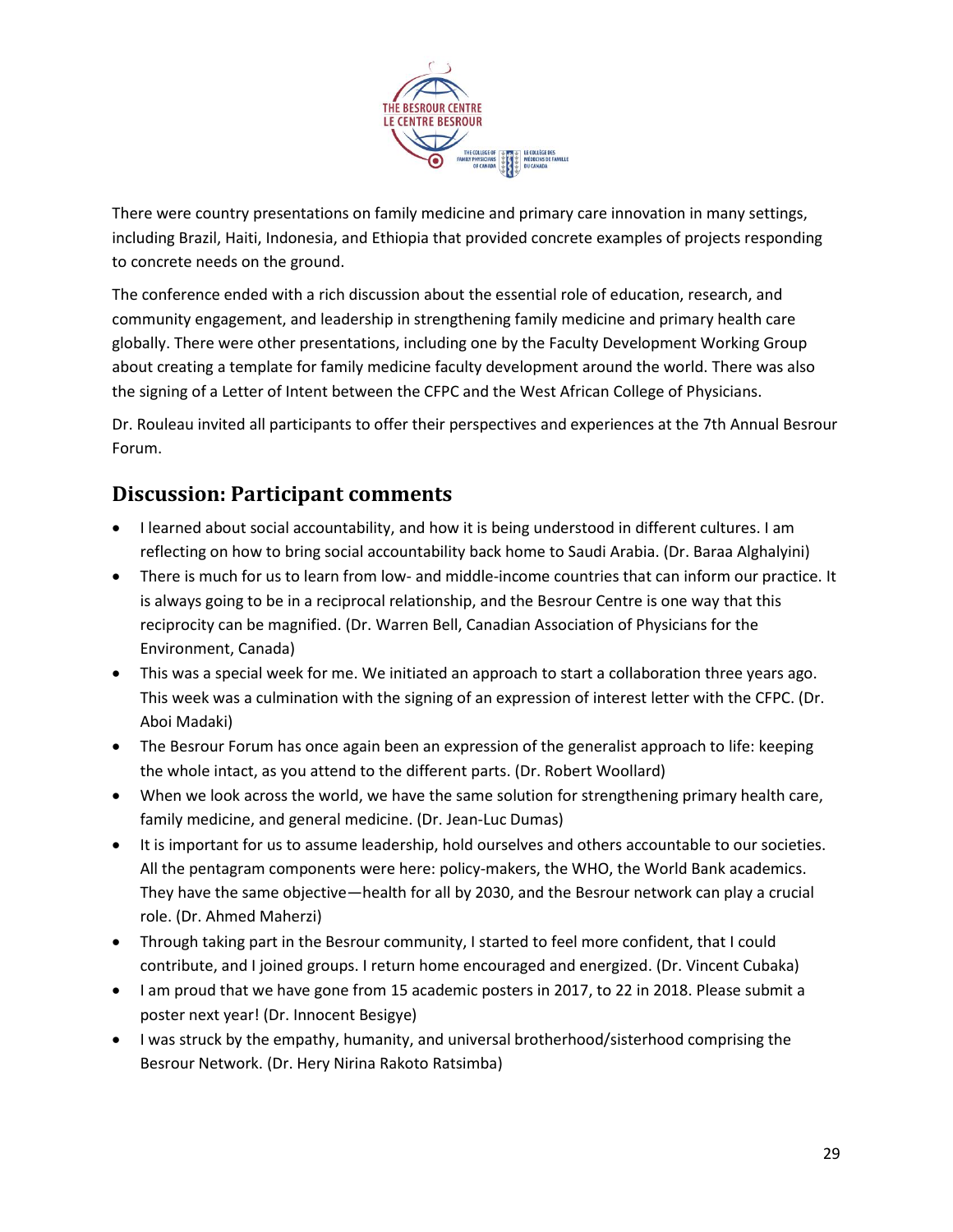

- I had a great experience with Canadian and international colleagues. The exchanges between Canadian universities and Tunisia are bearing great fruits as many of those that came on exchanges to Canada are now teachers of family medicine in Tunisia. (Dr. Mohamed Jouini)
- There will be Besrour presence at a meeting on social accountability in Morocco in March 2019, as well as at the WONCA Africa Region Conference in Kampala, Uganda, in June 2019. (Dr. Katherine Rouleau)